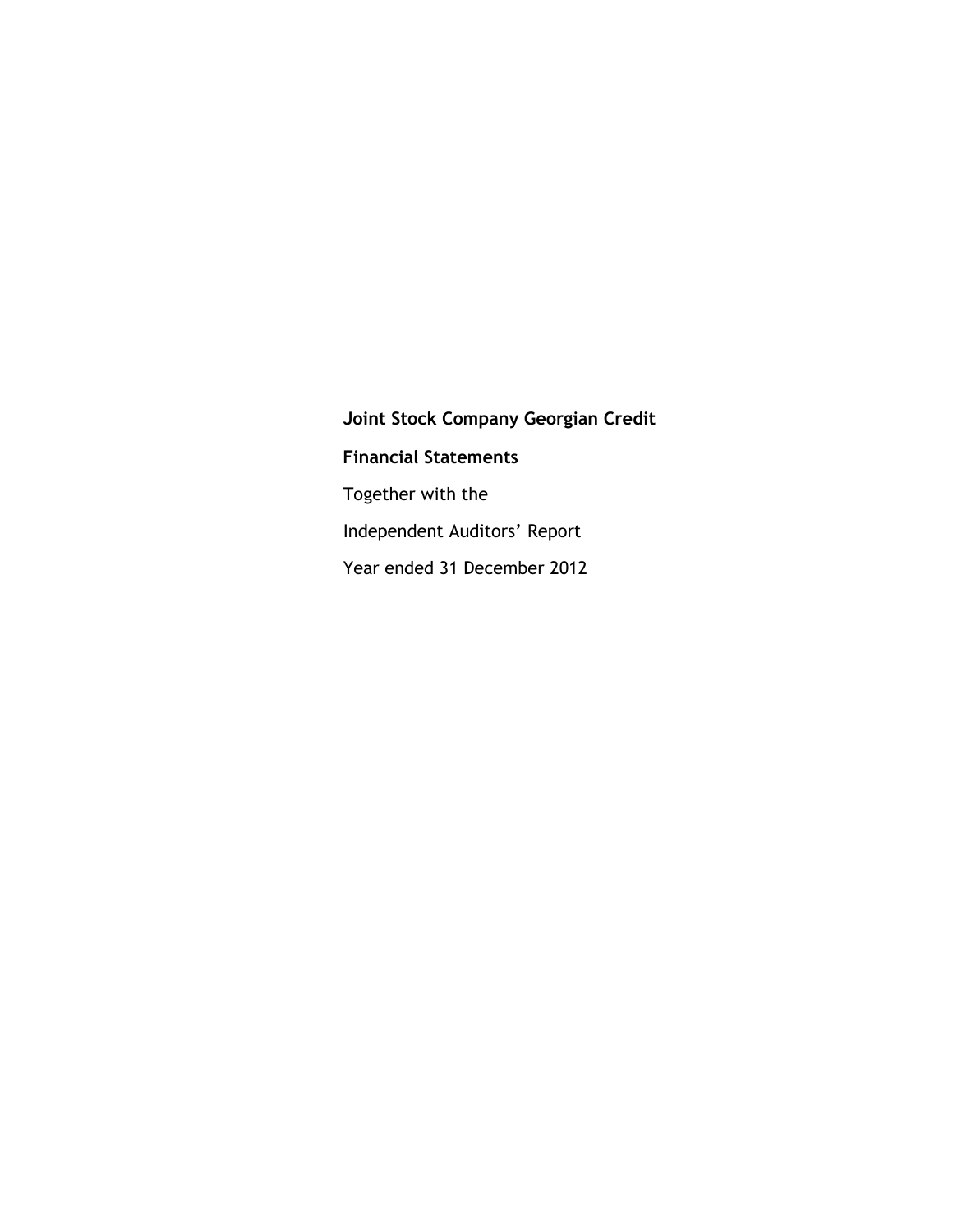## Contents:

| STATEMENT OF MANAGEMENT'S RESPONSIBILITIES FOR THE PREPARATION AND APPROVAL OF THE FINANCIAL STATEMENTS 4 |  |
|-----------------------------------------------------------------------------------------------------------|--|
| <b>FINANCIAL STATEMENTS</b>                                                                               |  |
|                                                                                                           |  |
|                                                                                                           |  |
|                                                                                                           |  |
|                                                                                                           |  |

## NOTES TO THE FINANCIAL STATEMENTS

| 1.  |  |
|-----|--|
| 2.  |  |
| 3.  |  |
| 4.  |  |
| 5.  |  |
| 6.  |  |
| 7.  |  |
| 8.  |  |
| 9.  |  |
| 10. |  |
| 11. |  |
| 12. |  |
|     |  |
|     |  |
| 15. |  |
| 16. |  |
|     |  |
|     |  |
| 19. |  |
| 20. |  |
| 21. |  |
| 22. |  |
| 23. |  |
|     |  |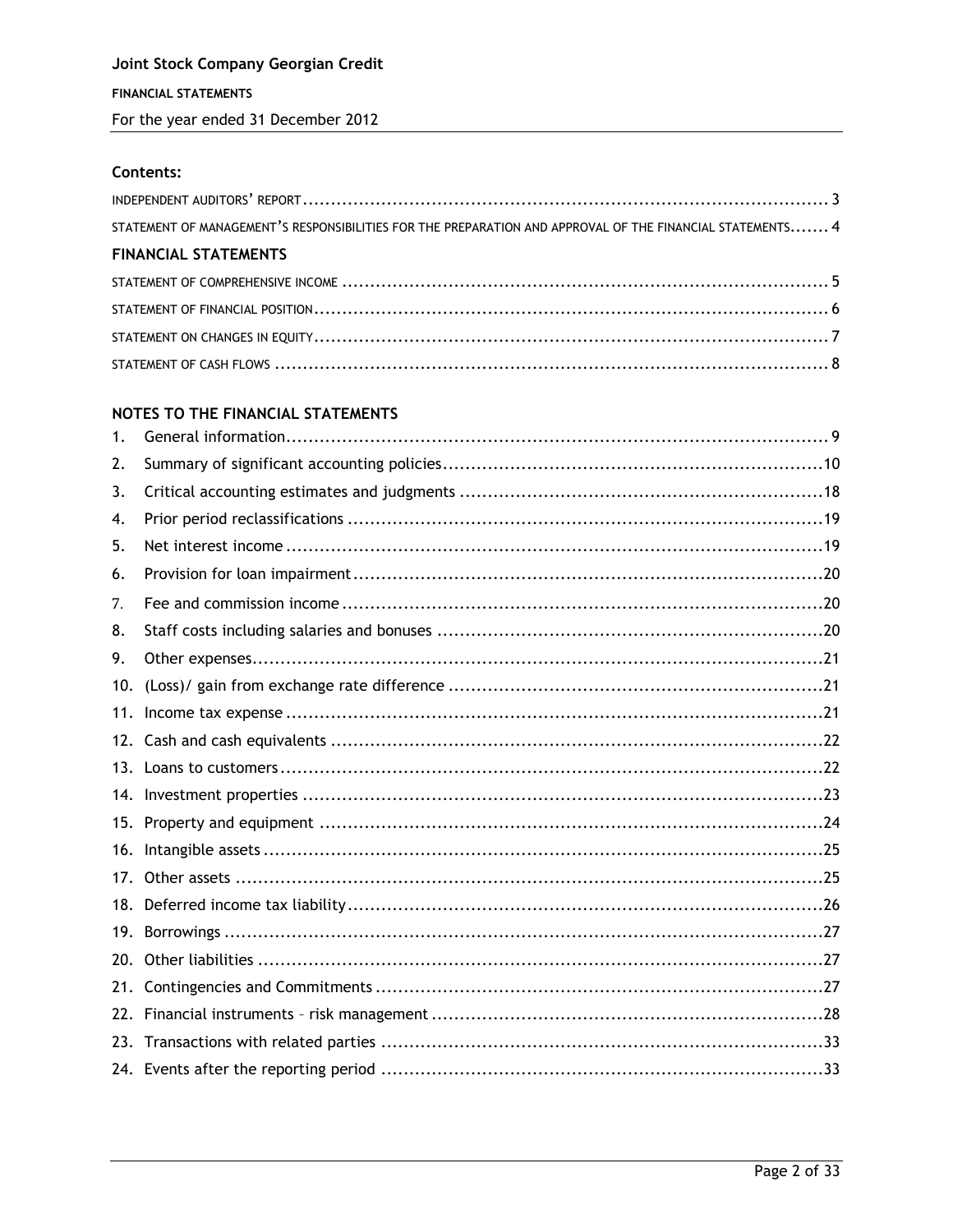## <span id="page-2-1"></span><span id="page-2-0"></span>**Independent auditors' report**

## To the Shareholders and Management of **Joint Stock Company Georgian Credit**

We have audited the accompanying financial statements of the **Joint Stock Company Georgian Credit**  (hereinafter - the Company), which comprise the statement of financial position as at 31 December 2012, and the statements of comprehensive income, changes in equity and cash flows for the year then ended, and a summary of significant accounting policies and other explanatory notes.

#### **Management's Responsibility for the Financial Statements**

Management is responsible for the preparation and fair presentation of these financial statements in accordance with International Financial Reporting Standards, and for such internal control as management determines is necessary to enable the preparation of financial statements that are free from material misstatement, whether due to fraud or error.

## **Auditors' Responsibility**

Our responsibility is to express an opinion on these financial statements based on our audit. We conducted our audit in accordance with International Standards on Auditing. Those standards require that we comply with ethical requirements and plan and perform the audit to obtain reasonable assurance about whether the financial statements are free from material misstatement.

An audit involves performing procedures to obtain audit evidence about the amounts and disclosures in the financial statements. The procedures selected depend on the auditor's judgment, including the assessment of the risks of material misstatement of the financial statements, whether due to fraud or error. In making those risk assessments, the auditor considers internal control relevant to the entity's preparation and fair presentation of the financial statements in order to design audit procedures that are appropriate in the circumstances, but not for the purpose of expressing an opinion on the effectiveness of the entity's internal control. An audit also includes evaluating the appropriateness of accounting policies used and the reasonableness of accounting estimates made by management, as well as evaluating the overall presentation of the financial statements.

We believe that the audit evidence we have obtained is sufficient and appropriate to provide a basis for our audit opinion.

#### **Opinion**

In our opinion, the financial statements present fairly, in all material respects the financial position of **Joint Stock Company Georgian Credit** as at 31 December 2012, and its financial performance and its cash flows for the year then ended in accordance with International Financial Reporting Standards.

7 May 2013 Tbilisi, Georgia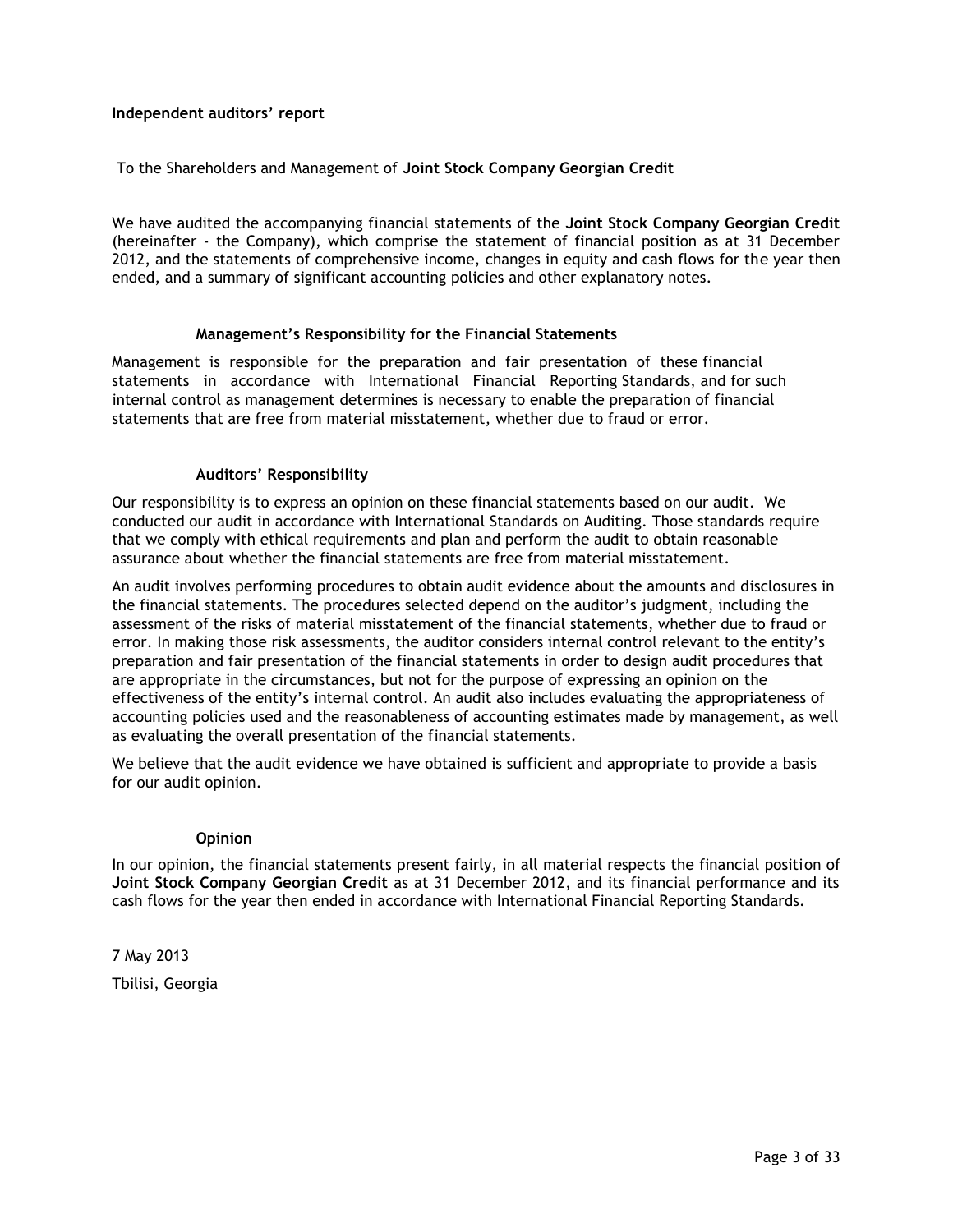#### **STATEMENT OF MANAGEMENT'S RESPONSIBILITIES FOR THE PREPARATION AND APPROVAL OF THE FINANCIAL STATEMENTS**

#### As and for the year ended 31 December 2012

The following statement, which should be read in conjunction with the independent auditors' responsibilities stated in the independent auditors' report, is made with a view to distinguishing the respective responsibilities of management and those of the independent auditors in relation to the financial statements of Joint Stock Company Georgian Credit (hereinafter - the company).

Management is responsible for the preparation of the financial statements that present fairly the financial position of the Company at 31 December 2012 and the results of its operations, cash flows, and changes in equity for the year then ended, in accordance with International Financial Reporting Standards ("IFRS").

In preparing the financial statements, management is responsible for:

- Selecting suitable accounting principles and applying them consistently;
- Making judgments and estimates that are reasonable and prudent;
- Stating whether IFRS have been followed, subject to any material departures disclosed and explained in the financial statements; and
- Preparing the financial statements on a going concern basis, unless it is inappropriate to presume that the Company will continue in business for the foreseeable future.

Management is also responsible for:

- Designing, implementing and maintaining an effective and sound system of internal controls, throughout the Company;
- Maintaining proper accounting records that disclose, with reasonable accuracy at any time, the financial position of the Company, and which enable them to ensure that the financial statements of the Company comply with IFRS;
- Maintaining statutory accounting records in compliance with local legislation and accounting standards in the respective jurisdictions in which the Company operates;
- Taking such steps as are reasonably available to them to safeguard the assets of the Company; and
- Preventing and detecting fraud and other irregularities.

Financial Statements for the year ended 31 December 2012 were approved on behalf of the management on 7 May 2013 by:

Director Contact Contact Contact Contact Contact Contact Contact Contact Contact Contact Contact Contact Contact Contact Contact Contact Contact Contact Contact Contact Contact Contact Contact Contact Contact Contact Conta

Chief Accountant N.Begeluri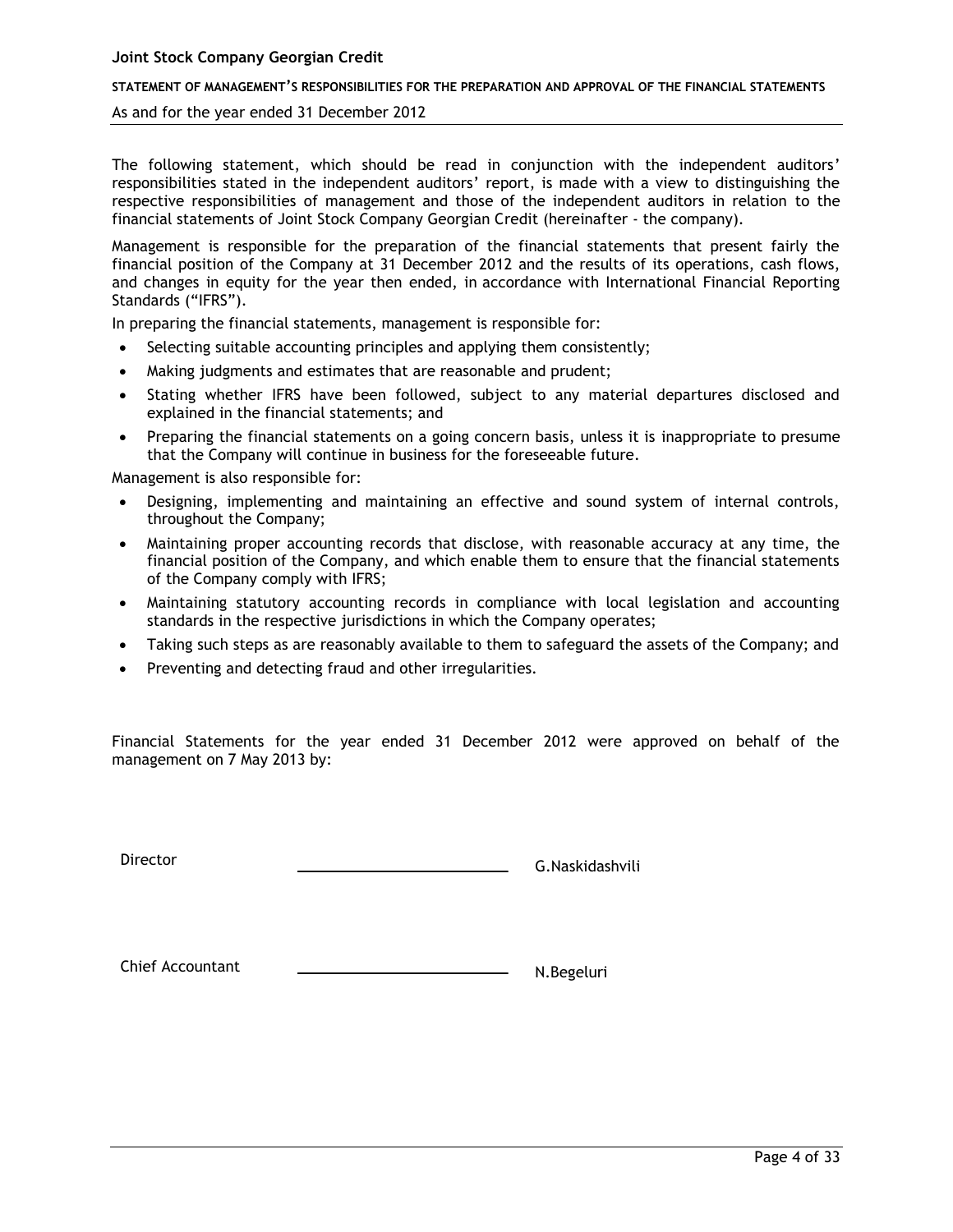<span id="page-4-0"></span>**STATEMENT OF COMPREHENSIVE INCOME**

### For the year ended 31 December 2012

(In GEL)

|                                                         | <b>Note</b> | 2012        | 2011       |
|---------------------------------------------------------|-------------|-------------|------------|
| Interest income                                         | 5           | 2,353,654   | 1,842,613  |
| Interest expense                                        | 5           | (1,074,486) | (761, 517) |
| Net interest income                                     |             | 1,279,168   | 1,081,096  |
| Loan provision expenses                                 | 6           | (34, 804)   | (20, 018)  |
| Loans written off                                       | 6           | (323, 911)  | (105, 814) |
| Net interest income after provision for loan impairment |             | 920,453     | 955,264    |
| Other income                                            |             | 38,770      | 17,520     |
| Fee and commission income                               |             | 241,695     | 134,262    |
| Staff costs including salaries and bonuses              | 8           | (739,080)   | (528, 708) |
| Other expenses                                          | 9           | (493, 536)  | (367, 215) |
| Gain on revaluation of investment property              | 14          | 256,486     |            |
| (Loss)/gain from exchange rate difference               | 10          | (46, 175)   | 7,977      |
| Profit before income tax                                |             | 178,613     | 219,100    |
| Income tax expense                                      | 11          | (26, 666)   | (31, 247)  |
| Total comprehensive income for the year                 |             | 151,947     | 187,853    |

## **Signed on behalf of management by:**

Director G.Naskidashvili

Chief Accountant N.Begeluri

Notes on pages 9-33 are the integral part of these financial statements.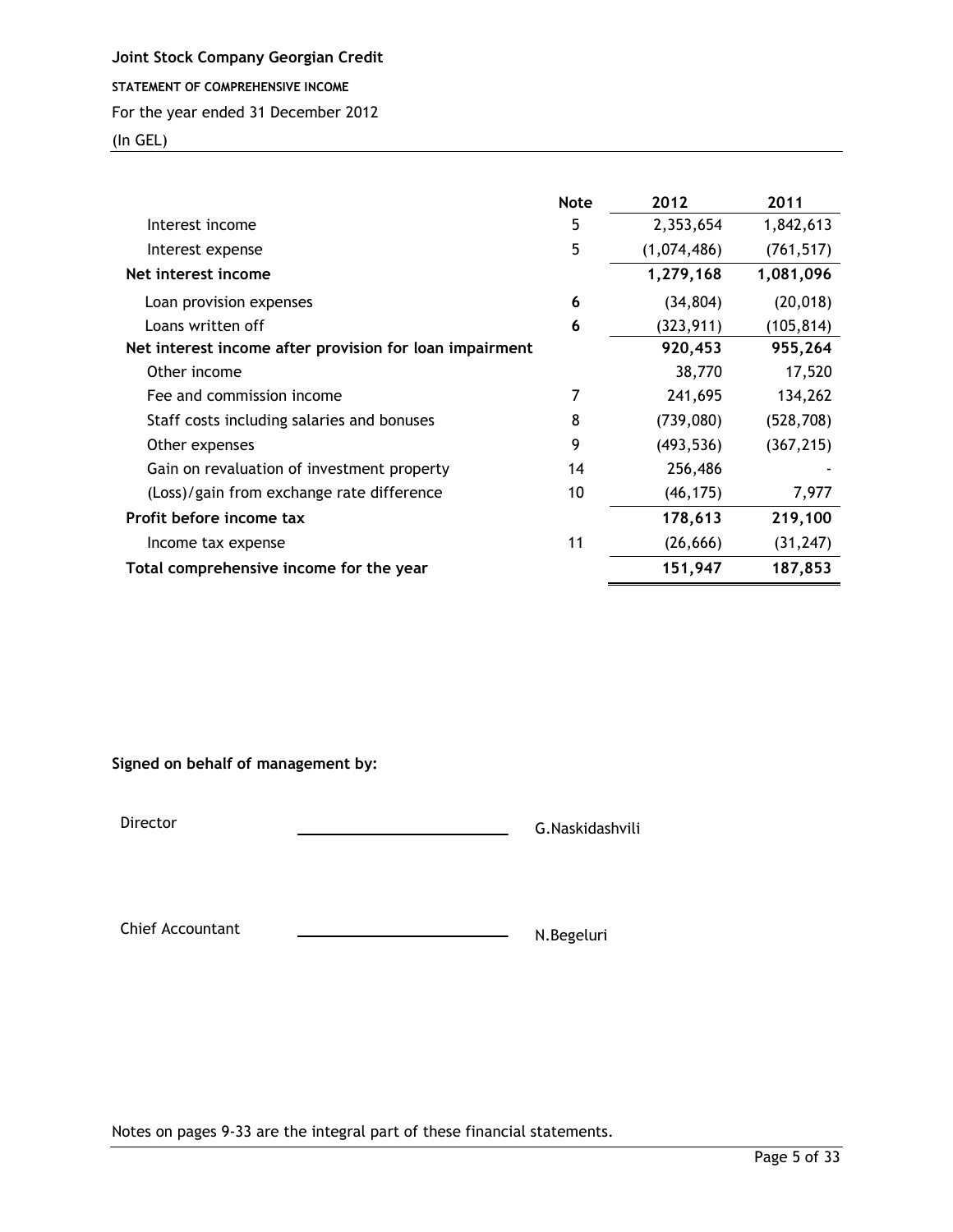<span id="page-5-0"></span>**STATEMENT OF FINANCIAL POSITION**

As at 31 December 2012

(In GEL)

|                                                   | <b>Note</b> | 2012      | 2011      |
|---------------------------------------------------|-------------|-----------|-----------|
| <b>Assets</b>                                     |             |           |           |
| Cash and cash equivalents                         | 12          | 131,798   | 148,711   |
| Loans to customers                                | 13          | 8,476,966 | 5,669,924 |
| Investment property                               | 14          | 652,680   | 219,445   |
| Property and equipment                            | 15          | 558,283   | 518,872   |
| Intangible assets                                 | 16          | 41,805    | 14,288    |
| Current income tax prepayment                     |             |           | 11,703    |
| Other assets                                      | 17          | 116,885   | 51,712    |
| <b>Total assets</b>                               |             | 9,978,417 | 6,634,655 |
| Liabilities and equity<br>Liabilities             |             |           |           |
|                                                   |             | 62,869    | 72,443    |
| Deferred income tax liability                     | 18          | 8,550,560 | 5,388,073 |
| <b>Borrowings</b><br>Current income tax liability | 19          | 6,308     |           |
| Other liabilities                                 | 20          | 75,448    | 42,854    |
| <b>Total liabilities</b>                          |             | 8,695,185 | 5,503,370 |
| <b>Equity</b>                                     |             |           |           |
| Share capital                                     |             | 725,546   | 725,546   |
| Retained earnings                                 |             | 557,686   | 405,739   |
| <b>Total equity</b>                               |             | 1,283,232 | 1,131,285 |
| <b>Total liabilities and equity</b>               |             | 9,978,417 | 6,634,655 |

**Signed on behalf of management by:**

Director G.Naskidashvili

Chief Accountant N.Begeluri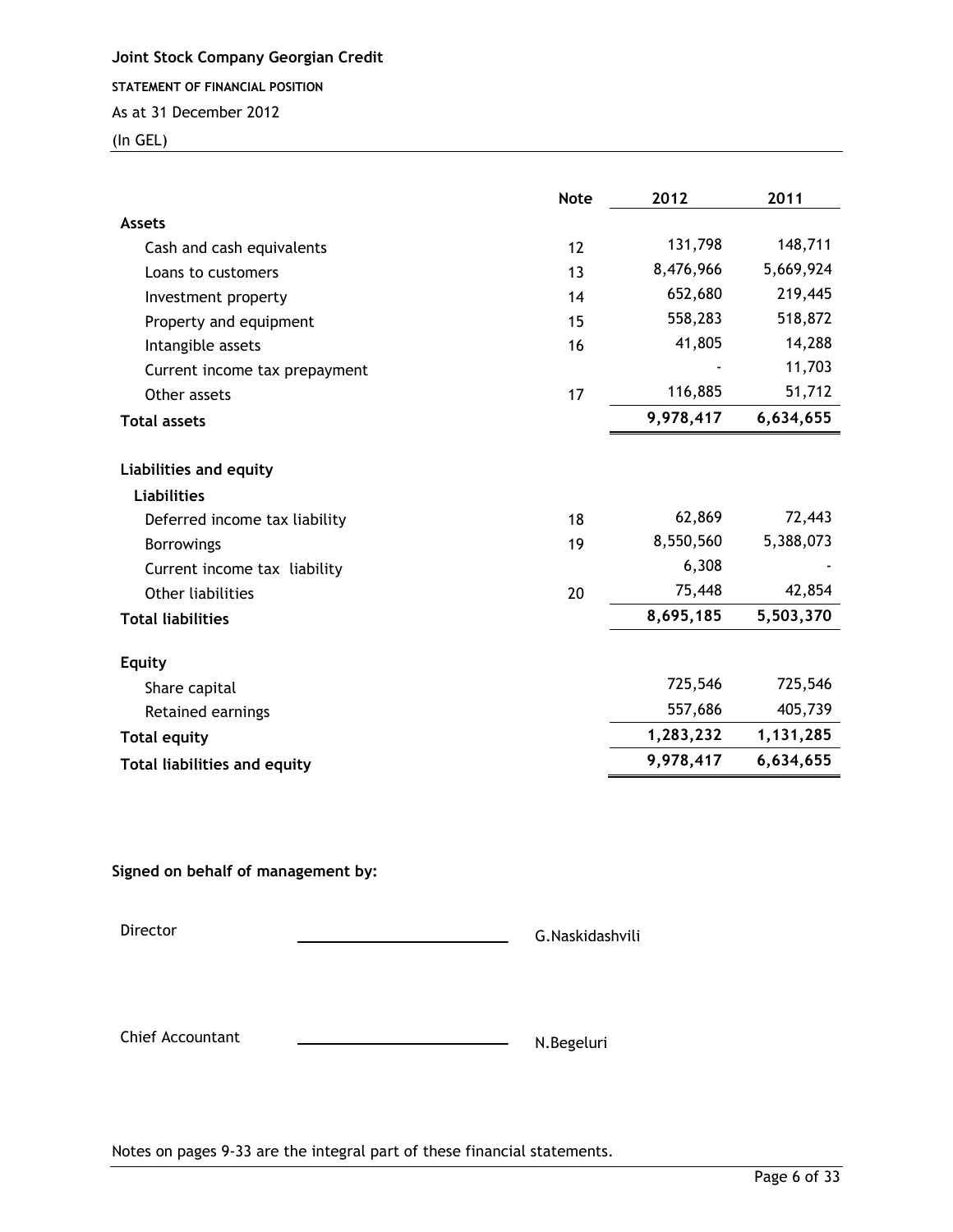<span id="page-6-0"></span>**STATEMENT ON CHANGES IN EQUITY**

## For the year ended 31 December 2012

(In GEL)

|                                                           | Share capital | <b>Retained Earnings</b> | Total                |
|-----------------------------------------------------------|---------------|--------------------------|----------------------|
| Balance at 31 December 2010                               | 725,546       | 283,528                  | 1,009,074            |
| Dividends paid<br>Total comprehensive income for the year |               | (65, 642)<br>187,853     | (65, 642)<br>187,853 |
| Balance at 31 December 2011                               | 725,546       | 405,739                  | 1,131,285            |
| Total comprehensive income for the year                   |               | 151,947                  | 151,947              |
| Balance at 31 December 20112                              | 725,546       | 557,686                  | 1,283,232            |

## **Signed on behalf of management by:**

Director G.Naskidashvili

Chief Accountant N.Begeluri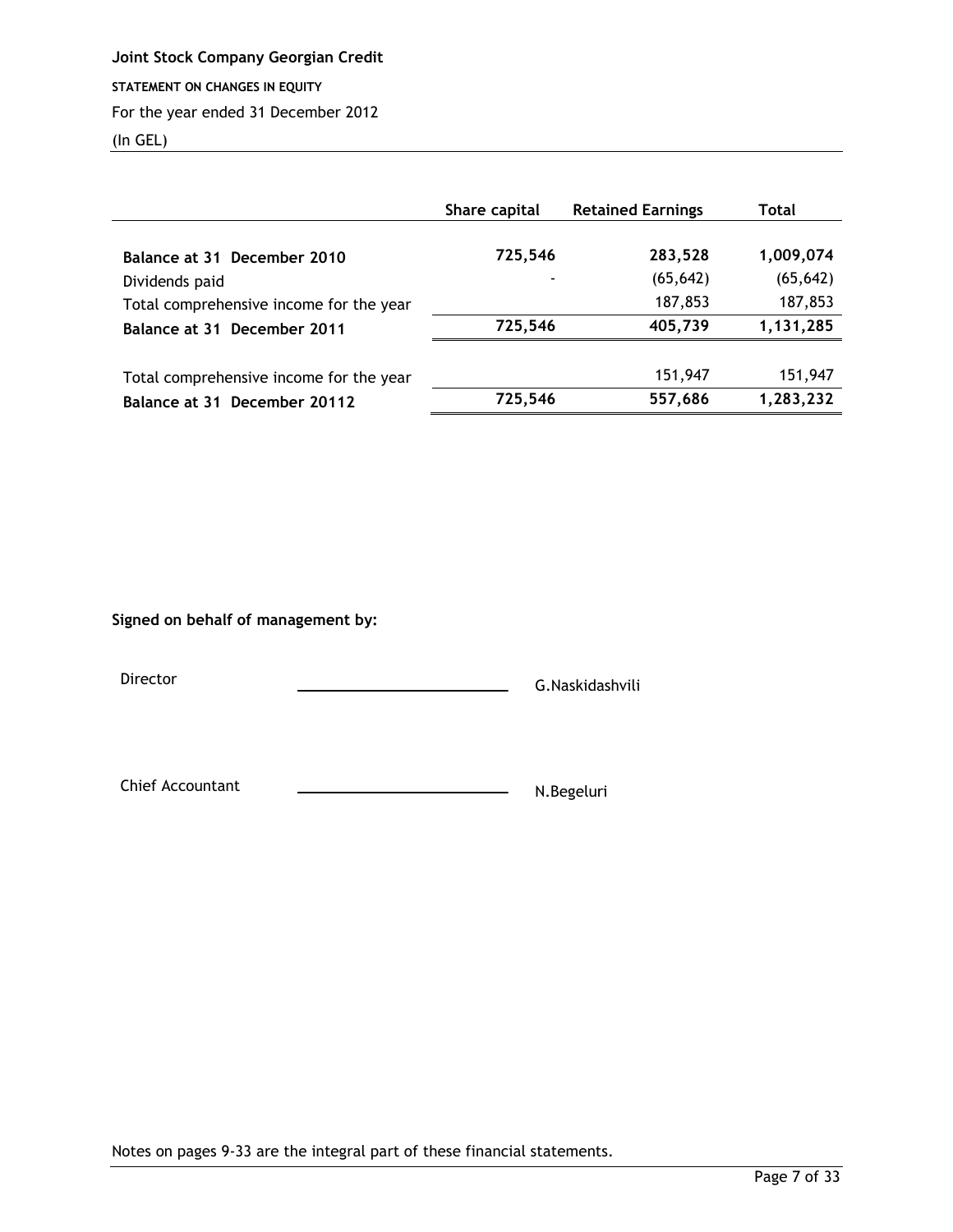## <span id="page-7-0"></span>**STATEMENT OF CASH FLOWS**

For the year ended 31 December 2012

(In GEL)

|                                                                            | <b>Note</b> | 2012          | 2011          |
|----------------------------------------------------------------------------|-------------|---------------|---------------|
| Cash flows from operating activities:                                      |             |               |               |
| Profit before income tax                                                   |             | 178,613       | 219,100       |
| Adjustment for:                                                            |             |               |               |
| Provision for loan impairment                                              | 6           | 358,715       | 125,832       |
| Depreciation and amortization                                              |             | 56,836        | 53,719        |
| Loss/(gain) from exchange rate difference                                  | 10          | 46,175        | (7, 977)      |
| Interest expense                                                           | 5           | 1,074,486     | 761,518       |
| Gain on revaluation of investment property                                 | 14          | (256, 486)    |               |
| Cash inflow from operating activities before changes in                    |             |               |               |
| operating assets and liabilities                                           |             | 1,458,339     | 1,152,192     |
| Changes in operating assets:                                               |             |               |               |
| (Increase) in loans to customers                                           |             | (3, 278, 975) | (2, 252, 845) |
| (Increase)/Decrease in other assets                                        |             | (53, 470)     | 13,681        |
| Changes in operating liabilities:                                          |             |               |               |
| Increase in Borrowings                                                     |             | 2,107,418     | 850,411       |
| (Decrease) in other liabilities                                            |             | (152, 111)    | (20)          |
| Cash outflow from operating activities before taxation                     |             | 81,201        | (236, 581)    |
| Income tax paid                                                            |             | (36, 240)     |               |
| Net cash inflow/(outflow) from operating activities                        |             | 44,961        | (236, 581)    |
| <b>Investing activities</b>                                                |             |               |               |
| Purchase of property and equipment                                         |             | (91, 614)     | (60,006)      |
| Proceeds from sale of investment property                                  |             |               | 10,131        |
| Purchase of intangible assets                                              |             | (32, 150)     | (45, 751)     |
| Purchase of investment property                                            |             | (63, 531)     | (1,613)       |
| Net cash outflow from investing activities                                 |             | (187, 295)    | (97, 239)     |
| Cash flows from financing activities:                                      |             |               |               |
| Dividends paid                                                             |             |               | (62, 360)     |
| Net cash outflow from financing activities                                 |             |               | (62, 360)     |
| Net (Decrease) in cash and cash equivalents                                |             | (142, 334)    | (396, 180)    |
| Cash and cash equivalents at beginning of year                             | 12          | 148,711       | 563,528       |
| Effect of changes in foreign exchange rate on cash<br>and cash equivalents | 10          | 60,402        | (18, 637)     |
| Cash and cash equivalents at end of year                                   | 12          | 66,779        | 148,711       |

Director G.Naskidashvili

Chief Accountant N.Begeluri

Notes on pages 9-33 are the integral part of these financial statements.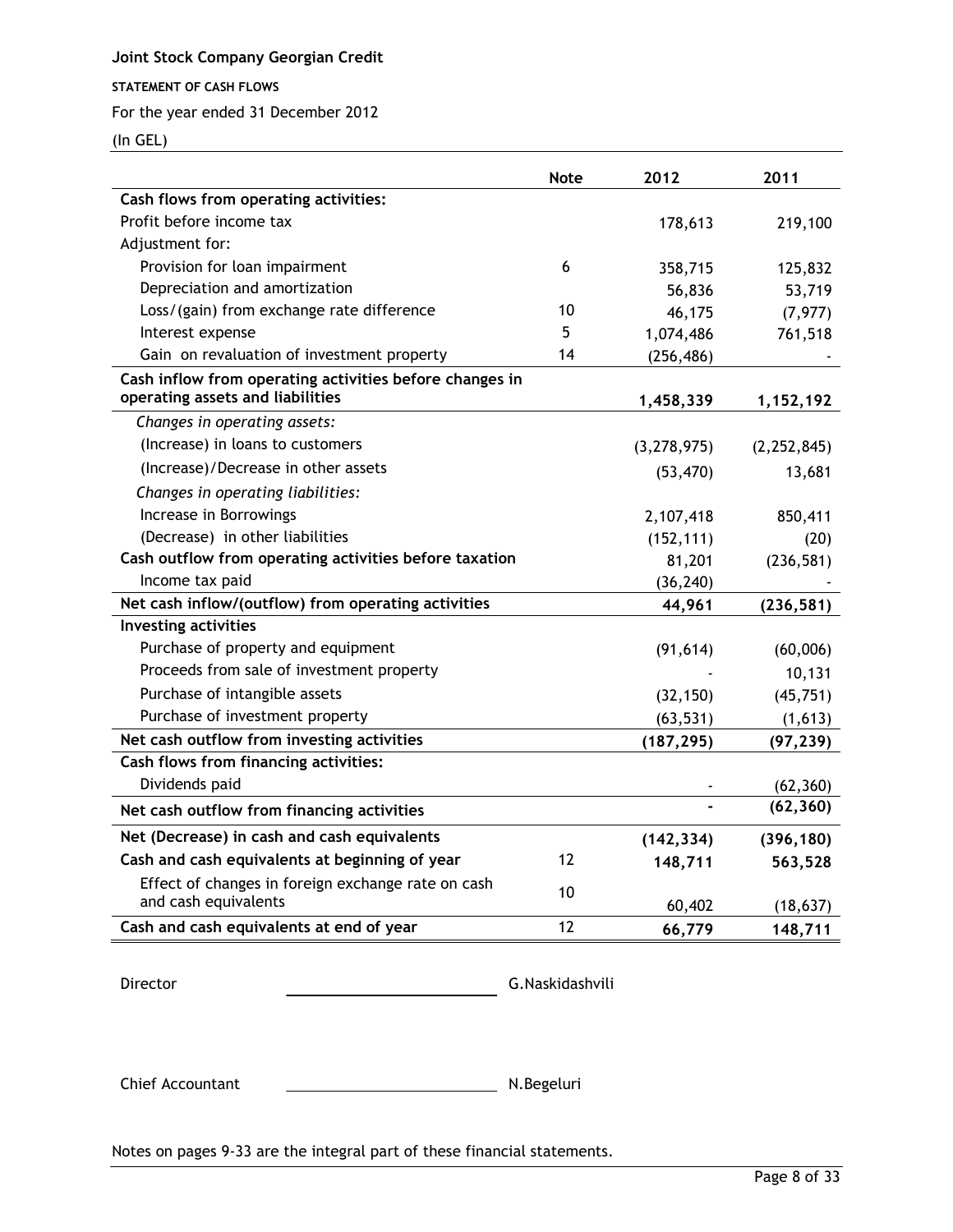**Joint Stock Company Georgian Credit NOTES TO THE FINANCIAL STATEMENTS**

For the year ended 31 December 2012

## (In GEL)

## <span id="page-8-0"></span>**1. General information**

Microfinance Company Georgian Credit was established on September 12, 2006 in Tbilisi, Georgia, accordance with the Georgian legislation. The Company's legal form was Limited Liability Company.

At 14 March of 2011 legal form and the name of the Company have been changed. The Company was reorganized into the Joint Stock Company "Georgian Credit" in accordance with the Georgian legislation.

The director of the JSC Georgian Credit is Giorgi Naskidashvili.

Main objectives of the fund are support and development of micro, small and medium business to improve the social and economical conditions in Georgia and ensuing small entrepreneurs by fast, easy and highgrade financial services.

Scope of Activities:

Granting Micro-loans, including business, consumer, mortgage, unsecured, group and any other loans (credits) to legal entities and natural persons;

Investing in government and public securities;

Implementing of money transfer;

Discharging the function of an insurance agent;

Providing consultations as regards to micro-crediting;

Obtaining loans from resident and non-resident legal entities and natural persons.

The Company has a head office in Tbilisi and four branches. The address of the Company is 30 Kazbegi Avenue, Tbilisi, Georgia.

As at 31 December, 2012 and 2011, the following shareholders owned the capital of the Company:

|                        | 31-Dec  | 31-Dec  |
|------------------------|---------|---------|
|                        | 2012, % | 2011, % |
| <b>Shareholders</b>    |         |         |
| Tim Meyer-Schell       | 25.50%  |         |
| Philip Nitzsche        | 25.50%  |         |
| Eastern Capital AS     | 22.00%  |         |
| Alea Equity GBR        | 8.50%   |         |
| Hansjoerg Brokmann     | 10.00%  |         |
| <b>EMIC Invest GBR</b> | ۰       | 51%     |
| Dimitri Gozalishvili   |         | 18.38%  |
| Jochen Zimmermann      | 8.50%   | 8.50%   |
| <b>Gert Warneke</b>    |         | 13.63%  |
| Alea Equity GBR        |         | 8.50%   |
| <b>Total</b>           | 100%    | 100%    |

Total authorized capital for 31 December 2012 totalled 725,564 shares with a nominal value of GEL 1 per share.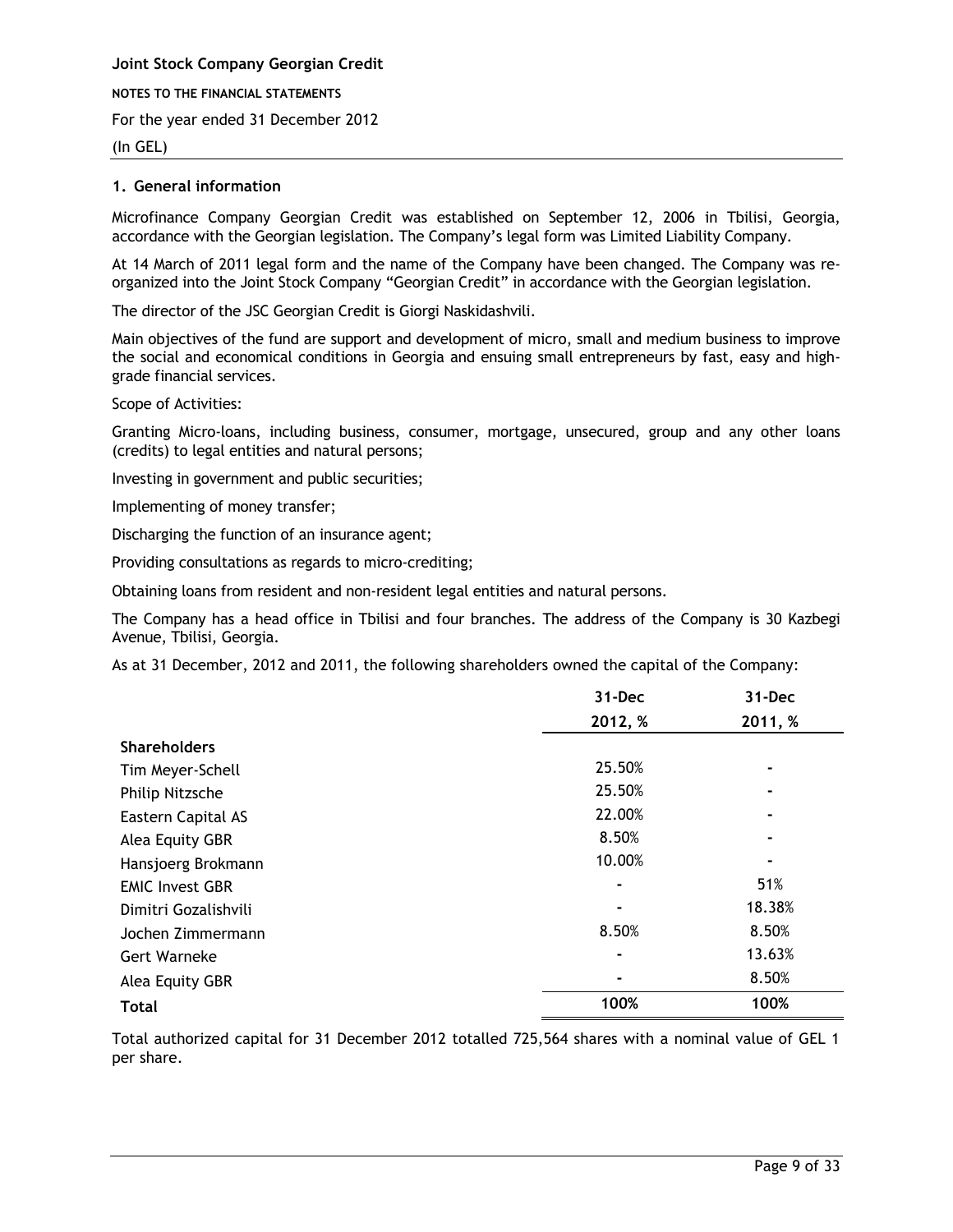**NOTES TO THE FINANCIAL STATEMENTS**

For the year ended 31 December 2012

(In GEL)

## <span id="page-9-0"></span>**2. Summary of significant accounting policies**

## **a) Change in accounting policies**

## **Accounting for investment property**

During the year ended 31 December 2012 the Company changed its accounting policy with respect to the subsequent measurement of investment property from the cost model to the fair value model, with changes in fair value recognized in profit or loss. The Company believes that subsequent measurement using the fair value model provides more relevant information about the financial performance of these assets.

Investment property includes land and buildings which are held for capital appreciation.

## **b) Basis of preparation**

## **Statement of compliance**

These financial statements have been prepared in accordance with International Financial Reporting Standards and IFRIC Interpretations applicable to companies reporting under IFRS.

The preparation of financial statements in compliance with IFRS requires the use of certain critical accounting estimates. It also requires management to exercise judgment in the most appropriate application in applying the accounting policies. The areas where significant judgments and estimates have been made in preparing the financial statements and their effect are disclosed in Note 3.

## **Basis of measurement**

The financial statements have been prepared under the historical cost bases, except of measurement of investment property at fair value and the initial recognition of financial instruments based on fair value.

The reporting period for the Company is the calendar year from January 1 to December 31

## **Going concern**

These financial statements have been prepared on the assumption that the Company is a going concern and will continue its operations for the foreseeable future. The management and shareholder have the intention to further develop the business of the Company in Georgia. The management believes that the going concern assumption is appropriate for the Company.

## **Adoption of new or revised standards and interpretations**

## *a) New standards, interpretations and amendments effective from 1 January 2012*

None of the new standards, interpretations and amendments, effective for the first time from 1 January 2012, have had a material effect on the financial statements.

## *b) New standards, amendments and interpretations issued but not effective for the financial year beginning 1 January 2012 and not early adopted*

A number of new standards and amendments to standards and interpretations are effective for annual periods beginning after 1 January 2012, and have not been applied in preparing these financial statements. None of these is expected to have a significant effect on the financial statements of the company, except the following set out below:

Amendment to IAS 1, 'Financial statement presentation' regarding other comprehensive income. The main change resulting from these amendments is a requirement for entities to group items presented in 'other comprehensive income' (OCI) on the basis of whether they are potentially reclassifiable to profit or loss subsequently (reclassification adjustments).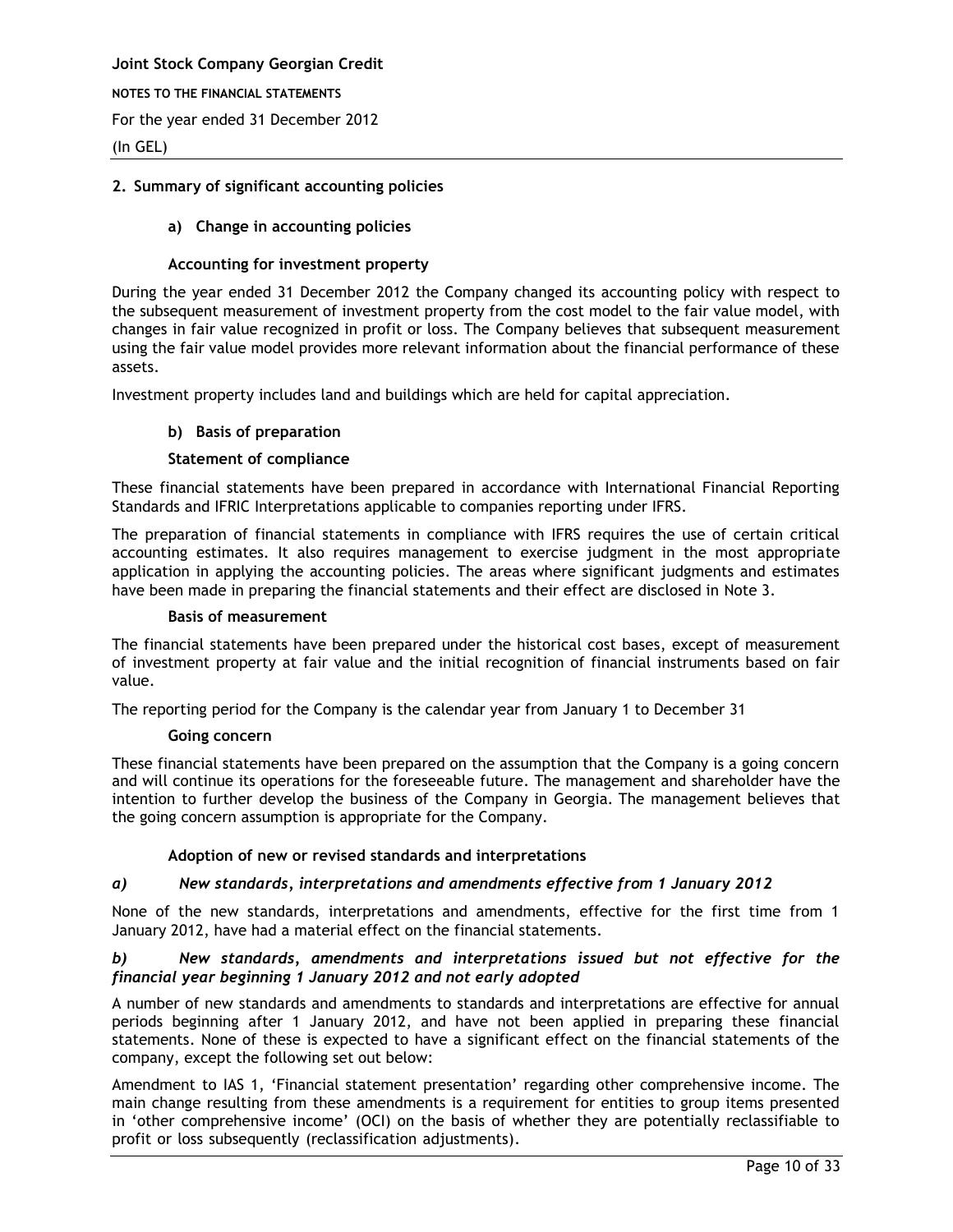#### (In GEL)

## **2. Summary of significant accounting policies (continued)**

*IFRS 13, 'Fair value measurement'*, aims to improve consistency and reduce complexity by providing a precise definition of fair value and a single source of fair value measurement and disclosure requirements for use across IFRSs. The requirements, which are largely aligned between IFRSs and US GAAP, do not extend the use of fair value accounting but provide guidance on how it should be applied where its use is already required or permitted by other standards within IFRSs or US GAAP. The Company is yet to assess IFRS 13's full impact and intends to adopt IFRS 13 no later than the accounting period beginning on or after 1 January 2013.

IFRS 9, 'Financial instruments', addresses the classification, measurement and recognition of financial assets and financial liabilities. IFRS 9 was issued in November 2009 and October 2010. It replaces the parts of IAS 39 that relate to the classification and measurement of financial instruments. IFRS 9 requires financial assets to be classified into two measurement categories: those measured as at fair value and those measured at amortised cost. The determination is made at initial recognition. The classification depends on the entity's business model for managing its financial instruments and the contractual cash flow characteristics of the instrument. For financial liabilities, the standard retains most of the IAS 39 requirements. The main change is that, in cases where the fair value option is taken for financial liabilities, the part of a fair value change due to an entity's own credit risk is recorded in other comprehensive income rather than the income statement, unless this creates an accounting mismatch. The Company is yet to assess IFRS 9's full impact and intends to adopt IFRS 9 no later than the accounting period beginning on or after 1 January 2015. The Company will also consider the impact of the remaining phases of IFRS 9 when completed by the Board.

#### **Foreign currency translation**

#### **(a) Functional and presentation currency**

Items included in the financial statements are measured using the currency of the primary economic environment in which the entity operates ('the functional currency'). Financial statements are presented in Georgian lari, which is the company's functional and presentation currency.

#### **(b) Transactions and balances**

Foreign currency transactions are translated into the functional currency using the exchange rates prevailing at the dates of the transactions or valuation where items are premeasured. Foreign

exchange gains and losses resulting from the settlement of such transactions and from the translation at year-end exchange rates of monetary assets and liabilities denominated in foreign currencies are recognised in the statement of comprehensive income, except when deferred in equity as qualifying cash flow hedges and qualifying net investment hedges.

Foreign exchange gains and losses that relate to notes payables and cash and cash equivalents are presented in the statement of comprehensive income within "Gain (loss) from exchange rate differences" with other foreign exchange gains and losses.

Non-monetary items that are measured in terms of historical cost in a foreign currency are translated using the exchange rates at the dates of the initial transactions.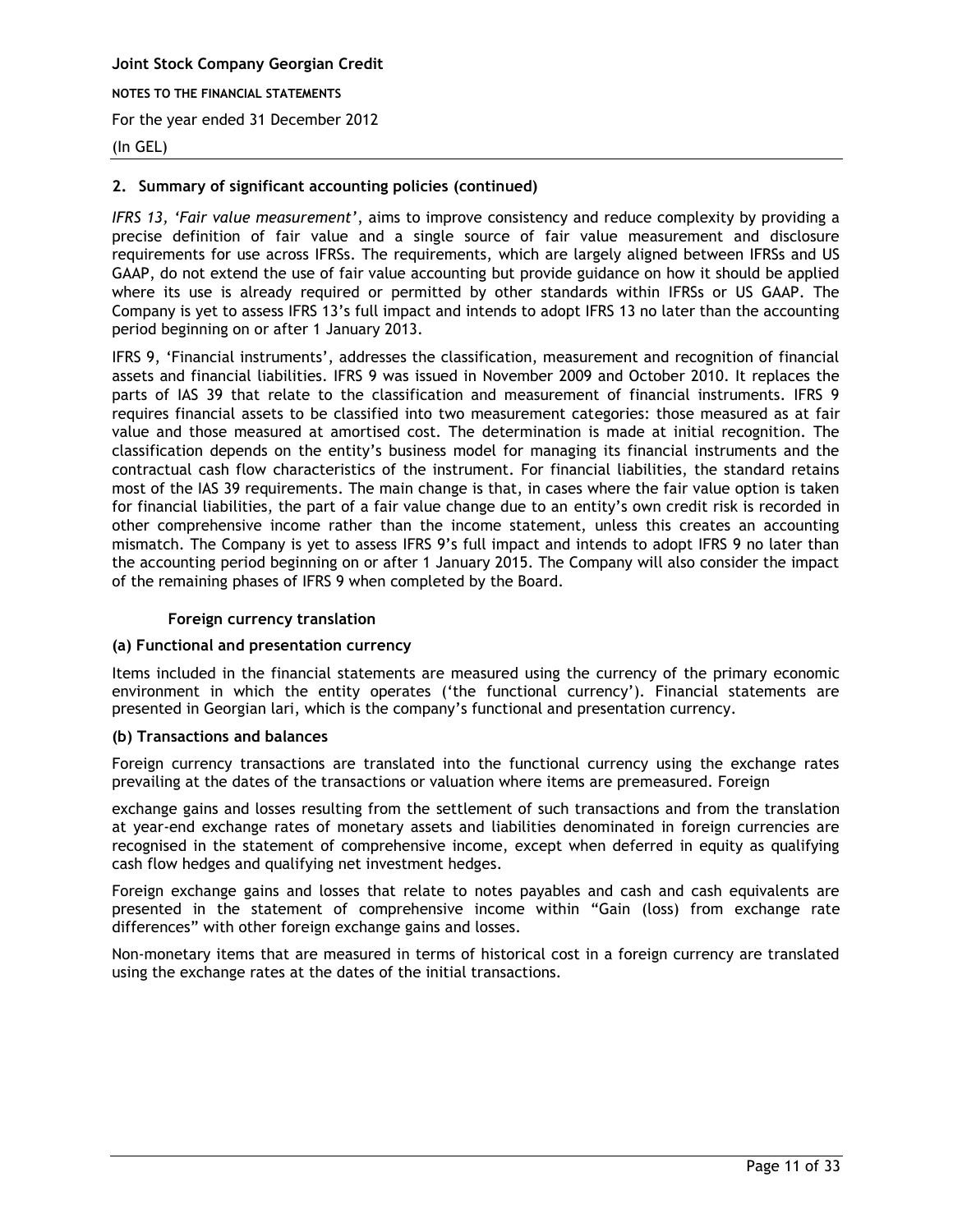**NOTES TO THE FINANCIAL STATEMENTS**

For the year ended 31 December 2012

(In GEL)

## **2. Summary of significant accounting policies (continued)**

At 31 December 2012 and 2011 the closing rate of exchange used for translating foreign currency balances was:

|                              |        | <b>Official rate of the National Bank</b><br>of Georgia |  |  |
|------------------------------|--------|---------------------------------------------------------|--|--|
|                              | USD    | EUR                                                     |  |  |
| Exchange rate as at 31.12.12 | 1.6567 | 2.1825                                                  |  |  |
| Exchange rate as at 31.12.11 | 1.6703 | 2.1614                                                  |  |  |

## **Financial Instruments**

**Initial recognition.** Financial assets in the scope of IAS 39 are classified as either financial assets at fair value through profit or loss, loans and receivables, held to maturity investments, or available for sale financial assets. The Company determines the classification of its financial assets upon initial recognition.

## **Fair value through profit or loss**

This category comprises only in-the-money derivatives. They are carried in the statement of financial position at fair value with changes in fair value recognised in the statement of comprehensive income in the finance income or expense line other than derivative financial instruments which are not designated as hedging instruments, the Company does not have any assets held for trading nor does it voluntarily classify any financial assets as being at fair value through profit or loss.

## **Held to maturity investments**

Non derivative financial assets with fixed or determinable payments and fixed maturity are classified as held to maturity when the Company has positive intention and ability to hold them upon maturity.

The Company does not have any assets as being classified held to maturity investments.

#### **Loans and receivables**

These assets are non-derivative financial assets with fixed or determinable payments that are not quoted in an active market. They are initially recognised at fair value plus transaction costs that are directly attributable to their acquisition or issue, and are subsequently carried at amortised cost using the effective interest rate method, less provision for impairment

#### **Available-for-sale**

Non-derivative financial assets not included in the above categories are classified as available for sale and comprise principally the Company's strategic investments in entities not qualifying as subsidiaries, associates or jointly controlled entities as well as corporate bonds. They are carried at fair value with changes in fair value generally recognised in other comprehensive income and accumulated in the available-for-sale reserve; Where there is a significant or prolonged decline in the fair value of an available for sale financial asset (which constitutes objective evidence of impairment), the full amount of the impairment, including any amount previously recognised in other comprehensive income, is recognised in profit or loss.

Purchases and sales of available for sale financial assets are recognised on settlement date with any change in fair value between trade date and settlement date being recognised in the available-for-sale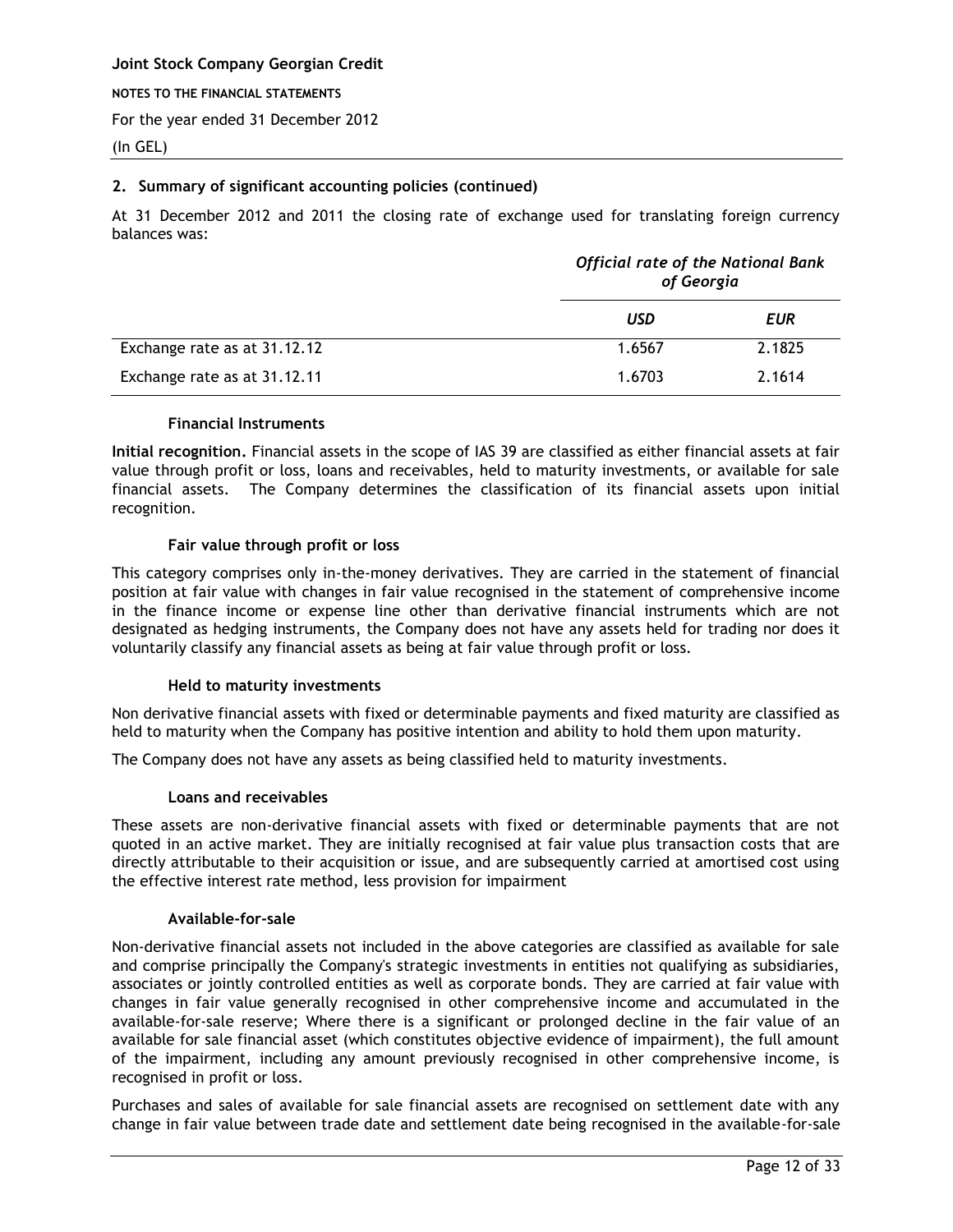## (In GEL)

## **2. Summary of significant accounting policies (continued)**

reserve. On sale, the cumulative gain or loss recognised in other comprehensive income is reclassified from the available-for-sale reserve to profit or loss.

The Company does not have any assets as being classified available for sale.

**Fair value** is the amount for which an asset could be exchanged, or a liability settled, between knowledgeable, willing parties in an arm's length transaction. Fair value is the current bid price for financial assets and current asking price for financial liabilities which are quoted in an active market.

**Cost** is the amount of cash or cash equivalents paid or the fair value of the other consideration given to acquire an asset at the time of its acquisition and includes transaction costs.

**Transaction costs** are incremental costs that are directly attributable to the acquisition, issue or disposal of a financial instrument. An incremental cost is one that would not have been incurred if the transaction had not taken place. Transaction costs include fees and commissions paid to agents (including employees acting as selling agents), advisors, brokers and dealers, levies by regulatory agencies and securities exchanges, and transfer taxes and duties. Transaction costs do not include debt premiums or discounts, financing costs or internal administrative or holding costs.

**Amortised cost** is the amount at which the financial instrument was recognised at initial recognition less any principal repayments, plus accrued interest, and for financial assets less any write-down for incurred impairment losses. Accrued interest includes amortisation of transaction costs deferred at initial recognition and of any premium or discount to maturity amount using the effective interest method. Accrued interest income and accrued interest expense, are not presented separately and are included in the carrying values of related balance sheet items.

#### **Derecognition of financial assets**

The Company derecognises financial assets when (a) the assets are redeemed or the rights to cash flows from the assets otherwise expired, or (b) the Company has transferred the rights to the cash flows from the financial assets or entered into a qualifying pass-through arrangement while (i) also transferring substantially all the risks and rewards of ownership of the assets, or (ii) neither transferring nor retaining substantially all risks and rewards of ownership but not retaining control. Control is retained if the counterparty does not have the practical ability to sell the asset in its entirety to an unrelated third party without needing to impose additional restrictions on the sale.

#### **Offsetting**

Financial assets and liabilities are offset and the net amount reported in the statement of financial position only when there is a legally enforceable right to offset the recognised amounts, and there is an intention to either settle on a net basis, or to realise the asset and settle the liability simultaneously.

#### **IFRS 7 fair value measurement hierarchy**

IFRS 7 requires certain disclosures which require the classification of financial assets and financial liabilities measured at fair value using a fair value hierarchy that reflects the significance of the inputs used in making the fair value measurement. The fair value hierarchy has the following levels:

(a) Quoted prices (unadjusted) in active markets for identical assets or liabilities (Level 1);

(b) inputs other than quoted prices included within Level 1 that are observable for the asset or liability, either directly (i.e. as prices) or indirectly (i.e. derived from prices) (Level 2); and

(c) Inputs for the asset or liability that are not based on observable market data (unobservable inputs) (Level 3).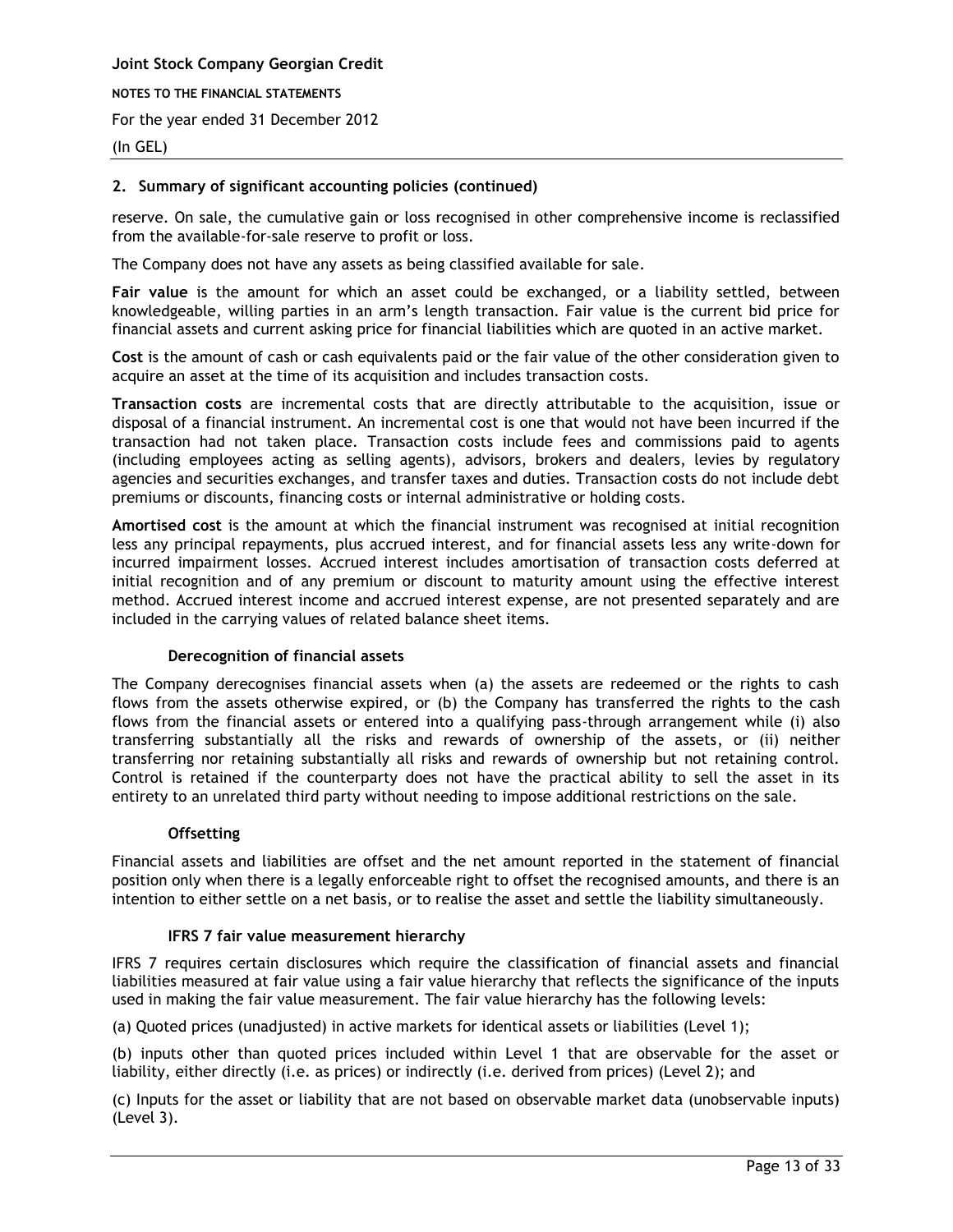## (In GEL)

## **2. Summary of significant accounting policies (continued)**

The level in the fair value hierarchy within which the financial asset or financial liability is categorised is determined on the basis of the lowest level input that is significant to the fair value measurement. Financial assets and financial liabilities are classified in their entirety into only one of the three levels.

## **Impairment of financial assets carried at amortised cost**

Impairment losses are recognised in profit or loss when incurred as a result of one or more events ("loss events") that occurred after the initial recognition of the financial asset and which have an impact on the amount or timing of the estimated future cash flows of the financial asset or group of financial assets that can be reliably estimated. The primary factors that the Company considers whether a financial asset is impaired is its overdue status and realisability of related collateral, if any. The following other principal criteria are also used to determine that there is objective evidence that an impairment loss has occurred:

- Any installment is overdue and the late payment cannot be attributed to a delay caused by the settlement systems;

- The borrower experiences a significant financial difficulty as evidenced by borrower's financial information that the Company obtains;

- The borrower considers bankruptcy or a financial reorganization;

- There is adverse change in the payment status of the borrower as a result of changes in the national or local economic conditions that impact the borrower;

- The value of collateral significantly decreases as a result of deteriorating market conditions.

The impairment is calculated based on the analysis of assets subject to risks and reflects the amount sufficient, in the opinion of the management, to cover relevant losses. The provisions are created as a result of an individual evaluation of assets subject to risks regarding financial assets being material individually and on the basis of an individual or joint evaluation of financial assets not being material individually.

For the purposes of a collective evaluation of impairment, financial assets are grouped on the basis of similar credit risk characteristics. Future cash flows in a group of financial assets that are collectively evaluated for impairment are estimated on the basis of historical loss experience and the success of recovery of overdue amounts. Historical experience is adjusted on the basis of current observable data to reflect the effects of current conditions that did not affect past periods and to remove the effects of past conditions that do not exist currently. If the terms of an impaired financial asset held at amortised cost are renegotiated or otherwise modified because of financial difficulties of the borrower or issuer, impairment is measured using the original effective interest rate before the modification of terms.

Impairment losses are always recognised through an allowance account to write down the asset's carrying amount to the present value of expected cash flows (which exclude future credit losses that have not been incurred) discounted at the original effective interest rate of the asset. The calculation of the present value of the estimated future cash flows of a collateralised financial asset reflects the cash flows that may result from foreclosure less costs for obtaining and selling the collateral, whether or not foreclosure is probable.

It should be noted that the evaluation of losses includes a subjective factor. The management of the Company believes that the amount of recorded impairment is sufficient to cover losses incurred on assets subject to risks at the reporting date, although it is possible that in certain periods the Company can incur losses greater than recorded impairment.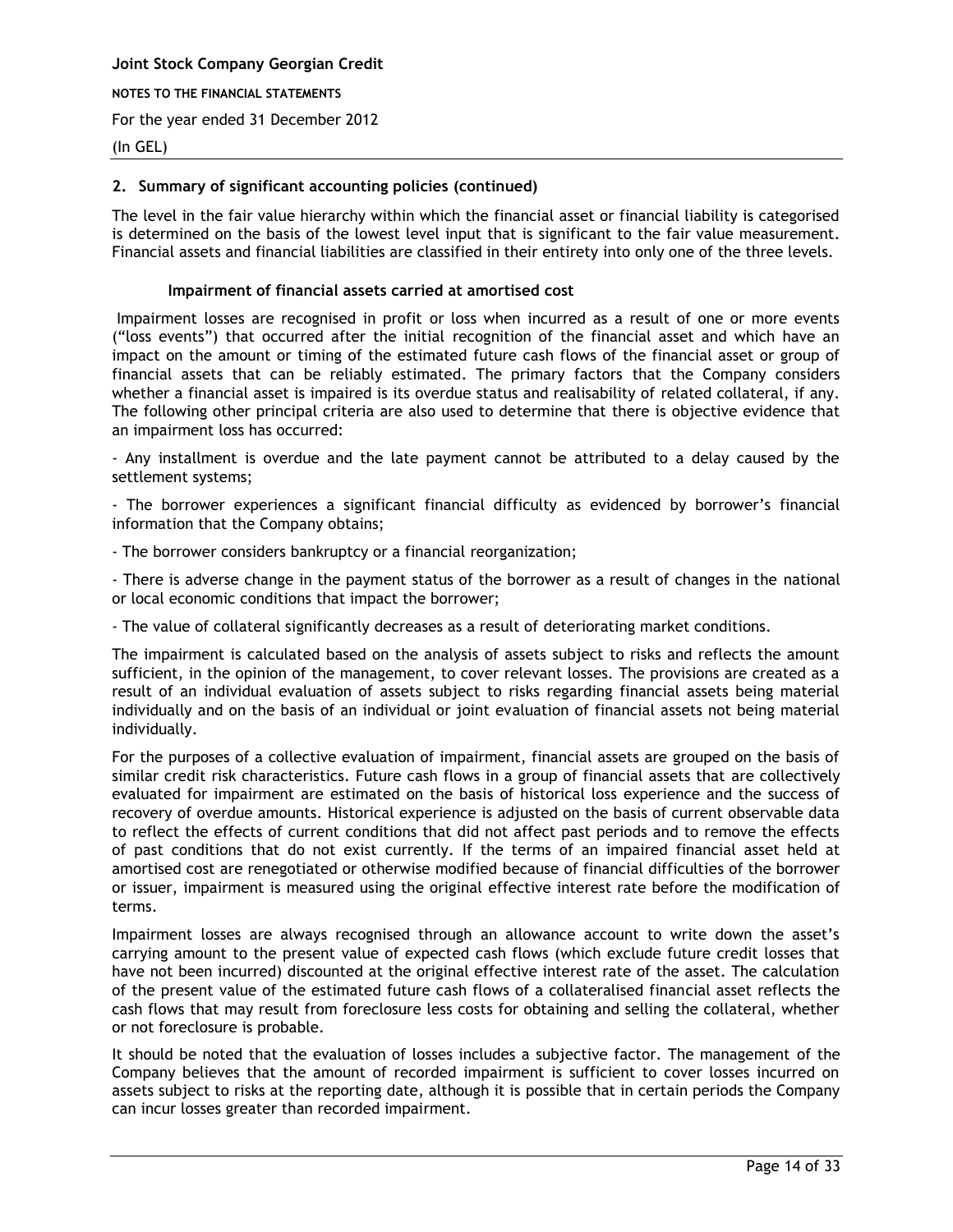## (In GEL)

#### **2. Summary of significant accounting policies (continued)**

#### **Repossessed collateral**

Repossessed collateral represents non-financial assets acquired by the Company in settlement of overdue loans. The assets are initially recognised at fair value when acquired and included in premises and equipment, investment property or inventories within other assets depending on their nature and the Company's intention in respect of recovery of these assets and are subsequently remeasured and accounted for in accordance with the accounting policies for these categories of assets.

Inventories of repossessed assets are recorded at the lower of cost or net realizable value.

#### **Property and equipment**

All property and equipment are stated at historical cost less depreciation. Historical cost includes expenditure that is directly attributable to the acquisition of the items.

Subsequent costs are included in the asset's carrying amount or recognised as a separate asset, as appropriate, only when it is probable that future economic benefits associated with the item will flow to the Company and the cost of the item can be measured reliably. The carrying amount of the replaced part is derecognised. All other repairs and maintenance are charged to the statement of comprehensive income during the financial period in which they are incurred.

Depreciation is calculated using the straight-line method to allocate their cost or devalued amounts to their residual values over their estimated useful lives, as follows:

| Group                                | Useful life (year) |
|--------------------------------------|--------------------|
| <b>Buildings</b>                     | 50                 |
| <b>Vehicles</b>                      |                    |
| Furniture and office equipment       |                    |
| Computer and communication equipment | 4                  |

The assets' residual values and useful lives are reviewed, and adjusted if appropriate, at the end of each reporting period.

An asset's carrying amount is written down immediately to its recoverable amount if the asset's carrying amount is greater than its estimated recoverable amount.

#### **Intangible assets**

All of the Company's intangible assets have definite useful life and primarily include capitalised computer software.

Acquired computer software licenses are capitalised on the basis of the costs incurred to acquire and bring to use the specific software. All other costs associated with computer software, e.g. its maintenance, are expensed when incurred. Intangible assets are amortised on a straight line basis over expected useful lives of four to five years.

#### **Investment property**

The company holds certain investment property to generate capital appreciation. Investment properties are measured initially at cost, including subsequent costs. Subsequent to initial recognition, investment property is stated at fair value. Gains or losses arising from changes in fair values are included in the statement of comprehensive income as "gain/loss from revaluation of investment properties".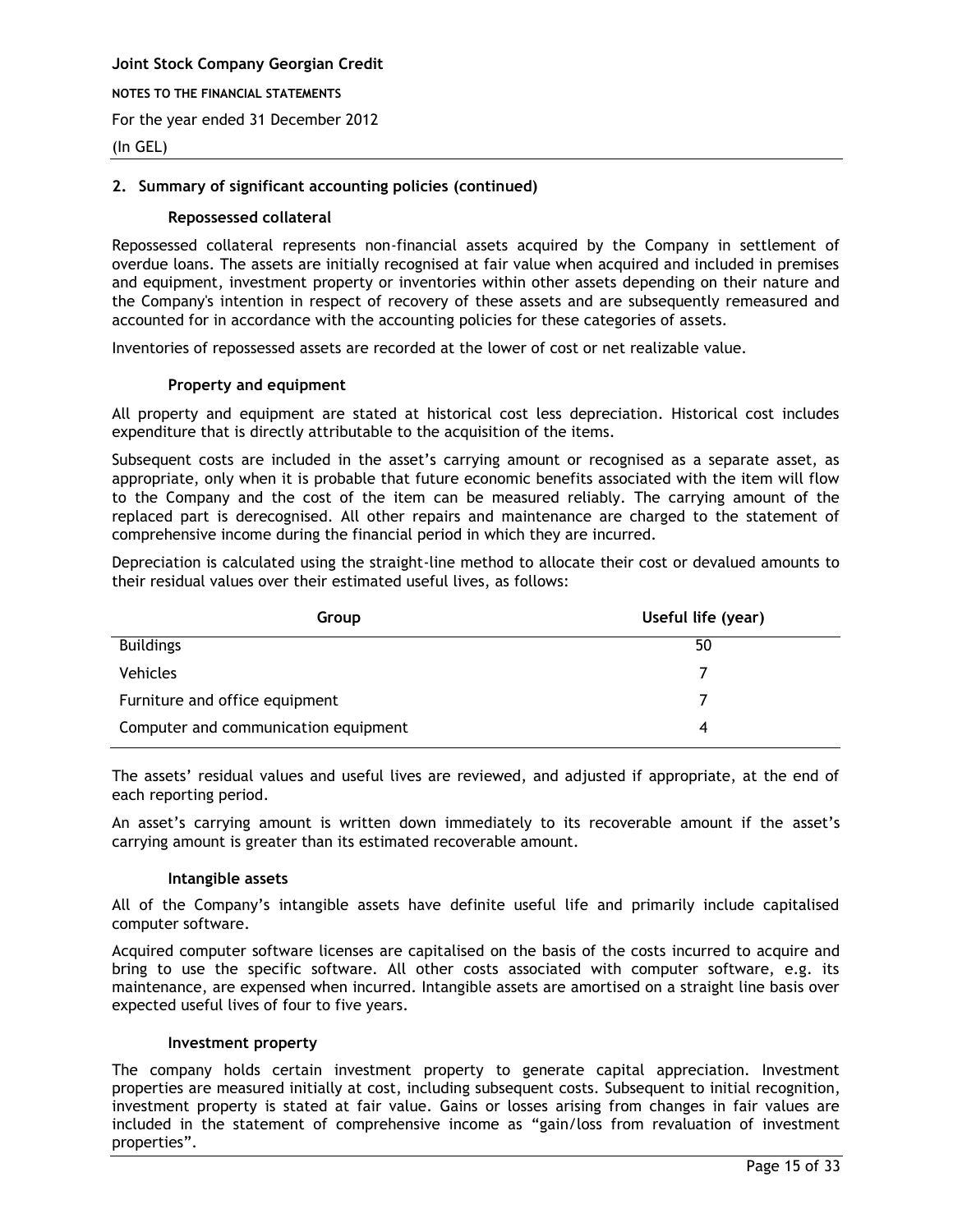**NOTES TO THE FINANCIAL STATEMENTS**

For the year ended 31 December 2012

#### (In GEL)

## **2. Summary of significant accounting policies (continued)**

#### **Cash and cash equivalents**

Cash and cash equivalents include cash on hand, non-restricted cash on current accounts in banks, and non-restricted cash on bank deposits with original maturity of less than three months.

#### **Taxation**

The tax expense for the period comprises current and deferred tax. Tax is recognized in the statement of comprehensive income, except to the extent that it relates to items recognized in other comprehensive income or directly in equity. In this case the tax is also recognized in other comprehensive income or directly in equity, respectively.

The current income tax charge is calculated on the basis of the tax laws enacted or substantively enacted at the balance sheet date in the country where the company operates and generates taxable income. Management periodically evaluates positions taken in tax returns with respect to situations in which applicable tax regulation is subject to interpretation. It establishes provisions where appropriate on the basis of amounts expected to be paid to the tax authorities.

Deferred income tax is recognized, using the liability method, on temporary differences arising between the tax bases of assets and liabilities and their carrying amounts in the financial statements. However, the deferred income tax is not accounted for if it arises from initial recognition of an asset or liability in a transaction other than a business combination that at the time of the transaction affects neither accounting nor taxable profit and loss. Deferred income tax is determined using tax rates (and laws) that have been enacted or substantially enacted by the balance sheet date and are expected to apply when the related deferred income tax asset is realized or the deferred income tax liability is settled.

Deferred income tax assets are recognized only to the extent that it is probable that future taxable profit will be available against which the temporary differences can be utilized. Deferred income tax assets and liabilities are offset when there is a legally enforceable right to offset current tax assets against current tax liabilities and when the deferred income taxes assets and liabilities relate to income taxes levied by the same taxation authority on either the taxable entity where there is an intention to settle the balances on a net basis.

#### **Borrowings**

Borrowings are initially recognized at fair value. Subsequently, amounts due are stated at amortized cost and any difference between net proceeds and the redemption value is recognized in the statement of operations over the period of the borrowings, using the effective interest method.

#### **Recognition of income and expense**

Interest income and expense are recorded in the income statement for all debt instruments on an accrual basis using the effective interest method. This method defers, as part of interest income or expense, all fees paid or received between the parties to the contract that are an integral part of the effective interest rate, transaction costs and all other premiums or discounts.

Fees integral to the effective interest rate include origination fees received or paid by the entity relating to the creation or acquisition of a financial asset or issuance of a financial liability, for example fees for evaluating creditworthiness, evaluating and recording guarantees or collateral, negotiating the terms of the instrument and for processing transaction documents. Commitment fees received by the Company to originate loans at market interest rates are integral to the effective interest rate if it is probable that the Company will enter into a specific lending arrangement and does not expect to sell the resulting loan shortly after origination.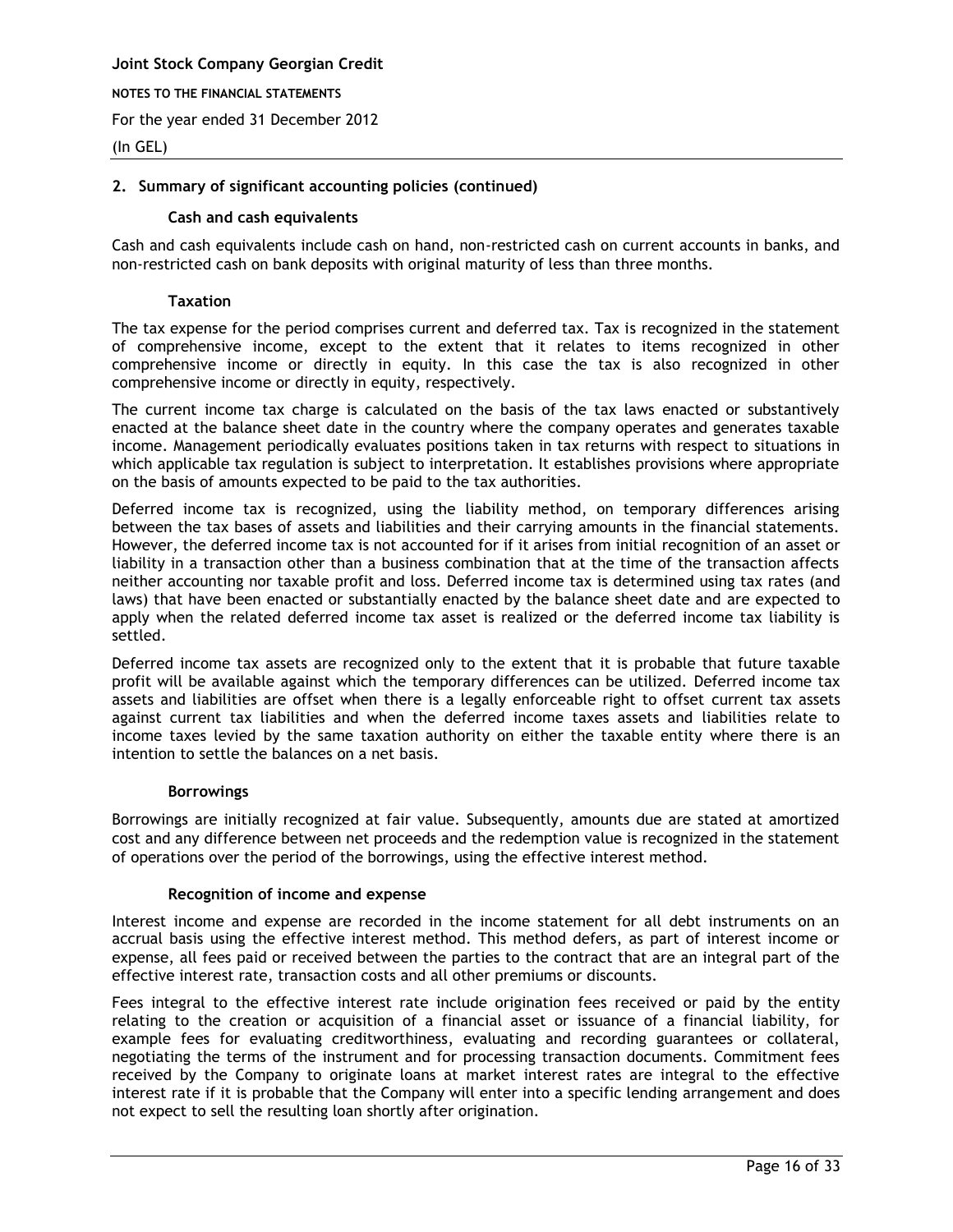**Joint Stock Company Georgian Credit NOTES TO THE FINANCIAL STATEMENTS**

For the year ended 31 December 2012

## (In GEL)

## **2. Summary of significant accounting policies (continued)**

When loans and other debt instruments become doubtful of collection, they are written down to present value of expected cash inflows and interest income is thereafter recorded for the unwinding of the present value discount based on the asset's effective interest rate which was used to measure the impairment loss.

All other fees, commissions and other income and expense items are generally recorded on an accrual basis by reference to completion of the specific transaction assessed on the basis of the actual service provided as a proportion of the total services to be provided.

## **Provisions, Contingent Liabilities and Contingent Assets**

Contingent liabilities are not reflected in the financial statements, except for the cases when the outflow of economic benefits is likely to begin and the amount of such liabilities can be reliably measured. The information on contingent liabilities is disclosed in the Notes to the financial statements with the exception of cases when the outflow of economic benefits is unlikely.

Contingent assets are not reflected in the financial statements, but the information on them is disclosed when inflow of economic benefits is possible. If economic benefits are sure to occur, an asset and related income are recognized in the financial statements for the period, when the evaluation change occurred.

A provision is a liability of uncertain timing or amount. A liability is a present obligation of the entity arising from past events, the settlement of which is expected to result in an outflow from the entity of resources embodying economic benefits. An obligating event is an event that creates a legal or constructive obligation that results in an entity having no realistic alternative to settling that obligation. A legal obligation is an obligation that derives from:

(a) A contract (through its explicit or implicit terms);

- (b) Legislation; or
- (c) Other operation of law.

A constructive obligation is an obligation that derives from an entity's actions where:

(a) By an established pattern of past practice, published policies or a sufficiently specific current statement, the entity has indicated to other parties that it will accept certain responsibilities; and

(b) As a result, the entity has created a valid expectation on the part of those other parties that it will discharge those responsibilities.

#### **Events after the reporting period**

Events after the reporting period and events before the date of financial statements authorization for issue that provide additional information about the Company's financial statements are reported in the financial statements. Events after the reporting period that do not affect the financial position of the Company at the balance sheet date are disclosed in the notes to the financial statements when material.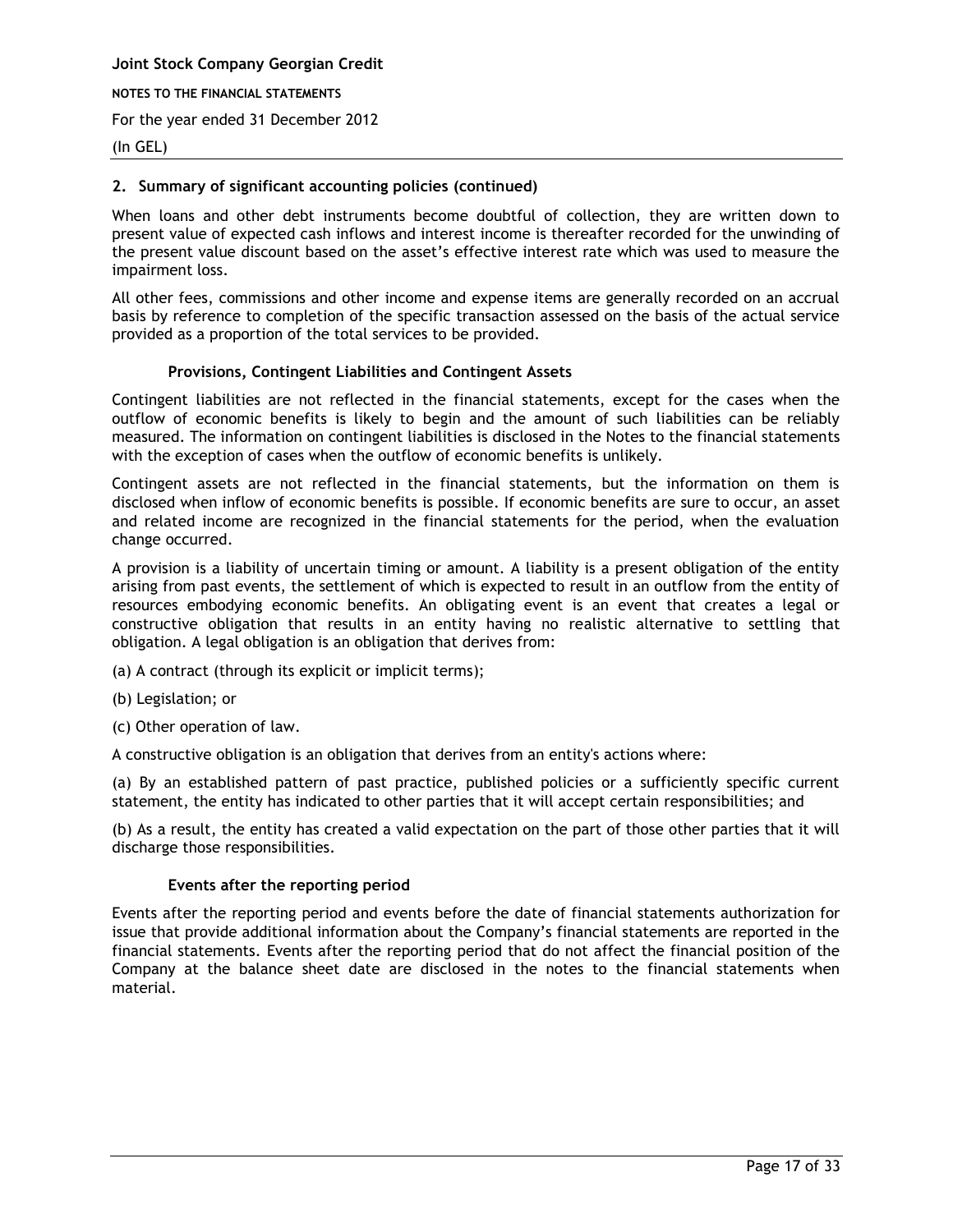## (In GEL)

#### <span id="page-17-0"></span>**3. Critical accounting estimates and judgments**

The Company makes certain estimates and assumptions regarding the future. Estimates and judgments are continually evaluated based on historical experience and other factors, including expectations of future events that are believed to be reasonable under the circumstances. In the future, actual experience may deviate from these estimates and assumptions. The estimates and assumptions that have a significant risk of causing a material adjustment to the carrying amounts of assets and liabilities within the next financial year are discussed below.

• **Fair value of financial instruments.** Where the fair value of financial assets and financial liabilities recorded in the statement of financial position cannot be derived from active markets, they are determined using variety of valuation techniques that include the use of mathematical models. The input to these models is taken from observable markets where possible, but if it is not feasible, a degree of judgment is required in establishing a fair value.

• **Determination of collateral value.** Management monitors market value of collateral on a regular basis. Management uses its experienced judgment to adjust the fair value to reflect current circumstances. The amount and type of collateral depends on the assessment of credit risk of the counterparty.

• **Allowance for impairment of loans and receivables.** The Company regularly reviews its loan portfolio to assess impairment. In determining whether an impairment loss should be recorded in the income statement, the Company makes judgments as to whether there is any observable data indicating that there is a measurable decrease in the estimated future cash flows from a portfolio of loans before the decrease can be identified with an individual loan in that portfolio. This evidence may include observable data indicating that there has been an adverse change in the payment status of borrowers, or national or local economic conditions that correlate with defaults on assets held by the Company. Management uses estimates based on historical loss experience for assets with credit risk characteristics and objective evidence of impairment similar to those in the portfolio when predicting its future cash flows. The methodology and assumptions used for estimating both the amount and timing of future cash flows are reviewed regularly to reduce any differences between loss estimates and actual loss experience.

• **Initial recognition of related party transactions.** In the normal course of business the Company enters into transactions with related parties. IAS 39 requires initial recognition of financial instruments based on their fair values. Judgment is applied in determining if transactions are priced at market or nonmarket interest rates, where there is no active market for such transactions. The basis for judgment is pricing for similar types of transactions with unrelated parties and effective interest rate analysis. Terms and conditions of related party loans are disclosed in Note 23.

• **Income taxes.** During the ordinary course of business, there are many transactions and calculations for which the ultimate tax determination is uncertain. As a result, the Company recognizes tax liabilities based on estimates of whether additional taxes and interest will be due. These tax liabilities are recognized when, despite the Company's belief that its tax return positions are supportable, the Company believes that certain positions are likely to be challenged and may not be fully sustained upon review by tax authorities. As a result the Company minimizes the risks related to this fact. The Company believes that its accruals for tax liabilities are adequate for all open audit years based on its assessment of many factors including past experience and interpretations of tax law. This assessment relies on estimates and assumptions and may involve a series of complex judgments about future events. To the extent that the final tax outcome of these matters is different than the amounts recorded, such differences will impact income tax expense in the period in which such determination is made.

• **Legal proceedings.** The Company only recognizes a provision where there is a present obligation from a past event, a transfer of economic benefits is probable and the amount of costs of the transfer can be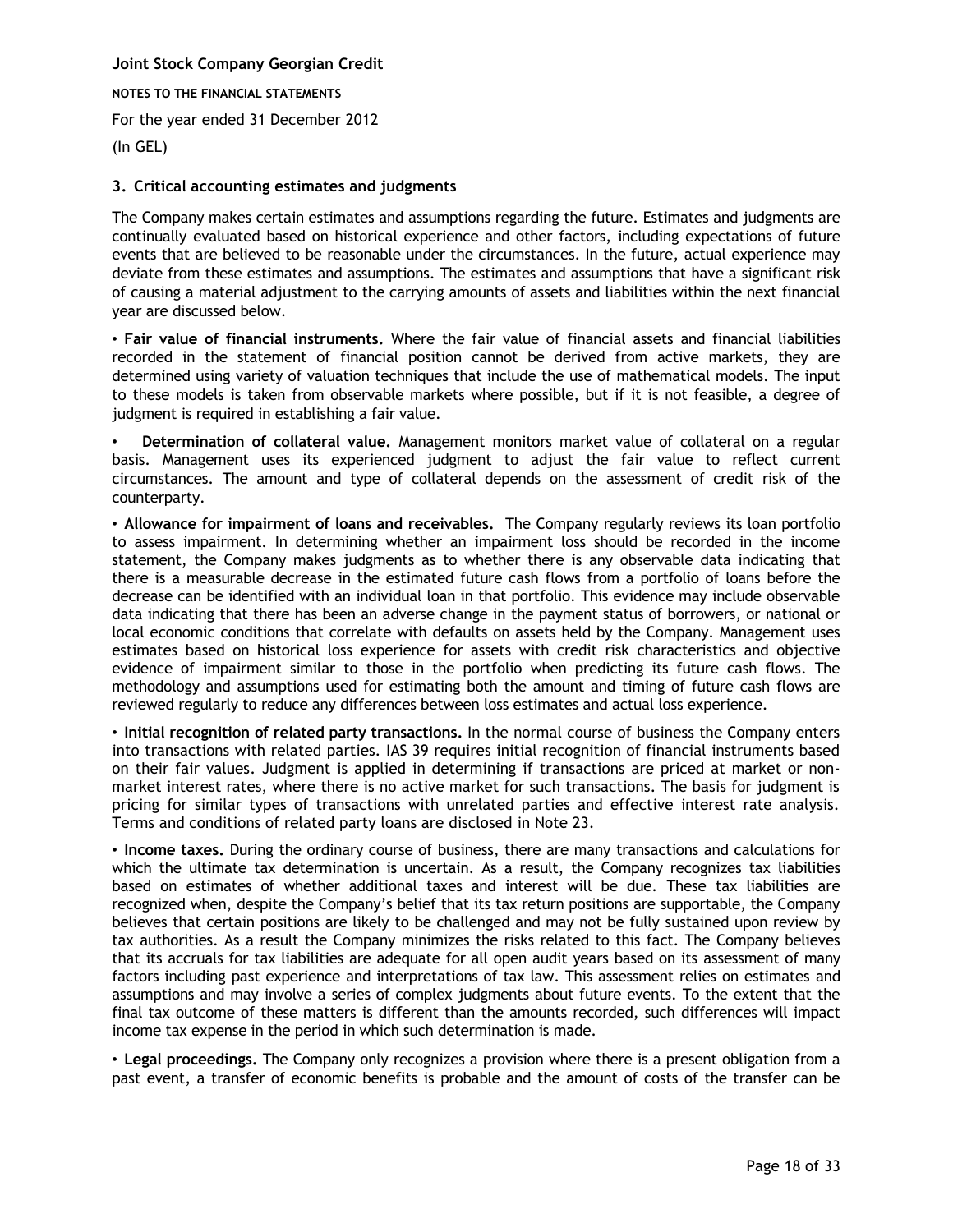#### (In GEL)

## **3. Critical accounting estimates and judgments (continued)**

estimated reliably. In instances where the criteria are not met, a contingent liability may be disclosed in the notes to the financial statements. Realization of any contingent liabilities not currently recognized or disclosed in the financial statements could have a material effect on the Company's financial position. Application of these accounting principles to legal cases requires the Company's management to make determinations about various factual and legal matters beyond its control. The Company reviews outstanding legal cases following developments in the legal proceedings and at each balance sheet date, in order to assess the need for provisions in its financial statements. Among the factors considered in making decisions on provisions are the nature of litigation, claim or assessment, the legal process and potential level of damages in the jurisdiction in which the litigation, claim or assessment has been brought, the progress of the case (including the progress after the date of the financial statements but before those statements are issued), the opinions or views of legal advisers, experience on similar cases and any decision of the Company's management as to how it will respond to the litigation, claim or assessment.

#### <span id="page-18-0"></span>**4. Prior period reclassifications**

Where necessary, corresponding figures have been adjusted to conform to the presentation of the current year amounts. The effect of reclassifications is as follows:

|                                            | 2011 As<br>previously stated | Reclassification | 2011<br>As reclassified |
|--------------------------------------------|------------------------------|------------------|-------------------------|
| Administrative expenses                    | (895, 923)                   | 895,923          |                         |
| Staff costs including salaries and bonuses |                              | (528, 708)       | (528, 708)              |
| Other expenses                             |                              | (367, 215)       | (367, 215)              |

#### <span id="page-18-1"></span>**5. Net interest income**

Net interest income for the year ended 31 December, 2012 and 2011 can be presented as follows:

| 2012        | 2011       |
|-------------|------------|
|             |            |
|             |            |
| 2,235,693   | 1,707,333  |
| 117,961     | 141,280    |
| 2,353,654   | 141,280    |
|             |            |
| 2,353,654   | 1,824,361  |
|             | 18,252     |
| 2,353,654   | 1,842,613  |
|             |            |
| (1,074,486) | (761, 517) |
| (1,074,486) | (761, 517) |
| 1,279,168   | 1,081,096  |
|             |            |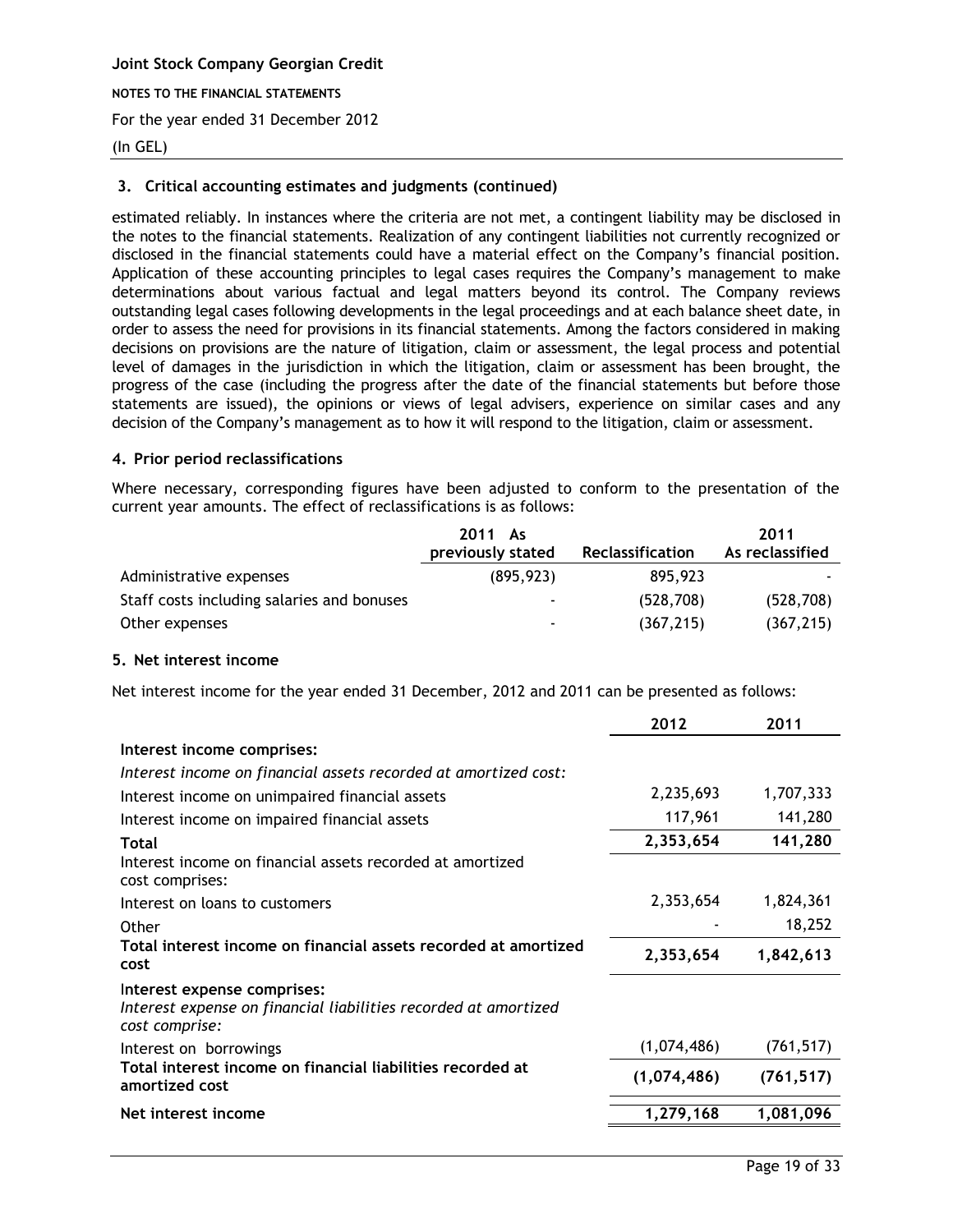#### **NOTES TO THE FINANCIAL STATEMENTS**

For the year ended 31 December 2012

## (In GEL)

## <span id="page-19-0"></span>**6. Provision for loan impairment**

Provision for loan impairment for the year ended 31 December, 2012 and 2011 can be presented as follows:

|                                                             | Business loan | Consumer<br>loan | Agricultural<br>installment | Other | Total      |
|-------------------------------------------------------------|---------------|------------------|-----------------------------|-------|------------|
| At 1 January 2011<br>Provision for<br>impairment during the | (11, 410)     | (40, 972)        | (378)                       | (42)  | (52, 802)  |
| year                                                        | (75, 171)     | (280, 702)       | (2, 559)                    | (283) | (358, 715) |
| Amounts written off<br>during the year                      | 19,217        | 304,110          | 584                         |       | 323,911    |
| At 31 December 2012                                         | (67, 364)     | (17, 564)        | (2, 353)                    | (325) | (87,606)   |
| Individual impairment                                       | 36,973        | 8,899            | 1,551                       |       | 47,423     |
| Collective impairment                                       | 30,391        | 8,665            | 802                         | 325   | 40,183     |
|                                                             | 67,364        | 17,564           | 2,353                       | 325   | 87,606     |

## <span id="page-19-1"></span>7. **Fee and commission income**

Fee and Commission income includes penalties on early payments and other service fees.

## <span id="page-19-2"></span>**8. Staff costs including salaries and bonuses**

Staff costs including salaries and bonuses for the year ended 31 December, 2012 and 2011 can be presented as follows:

<span id="page-19-3"></span>

|                | 2012       | 2011       |
|----------------|------------|------------|
| Salary         | (533, 888) | (417,508)  |
| <b>Bonuses</b> | (188, 977) | (98, 146)  |
| Insurance      | (16, 215)  | (13,054)   |
|                | (739,080)  | (528, 708) |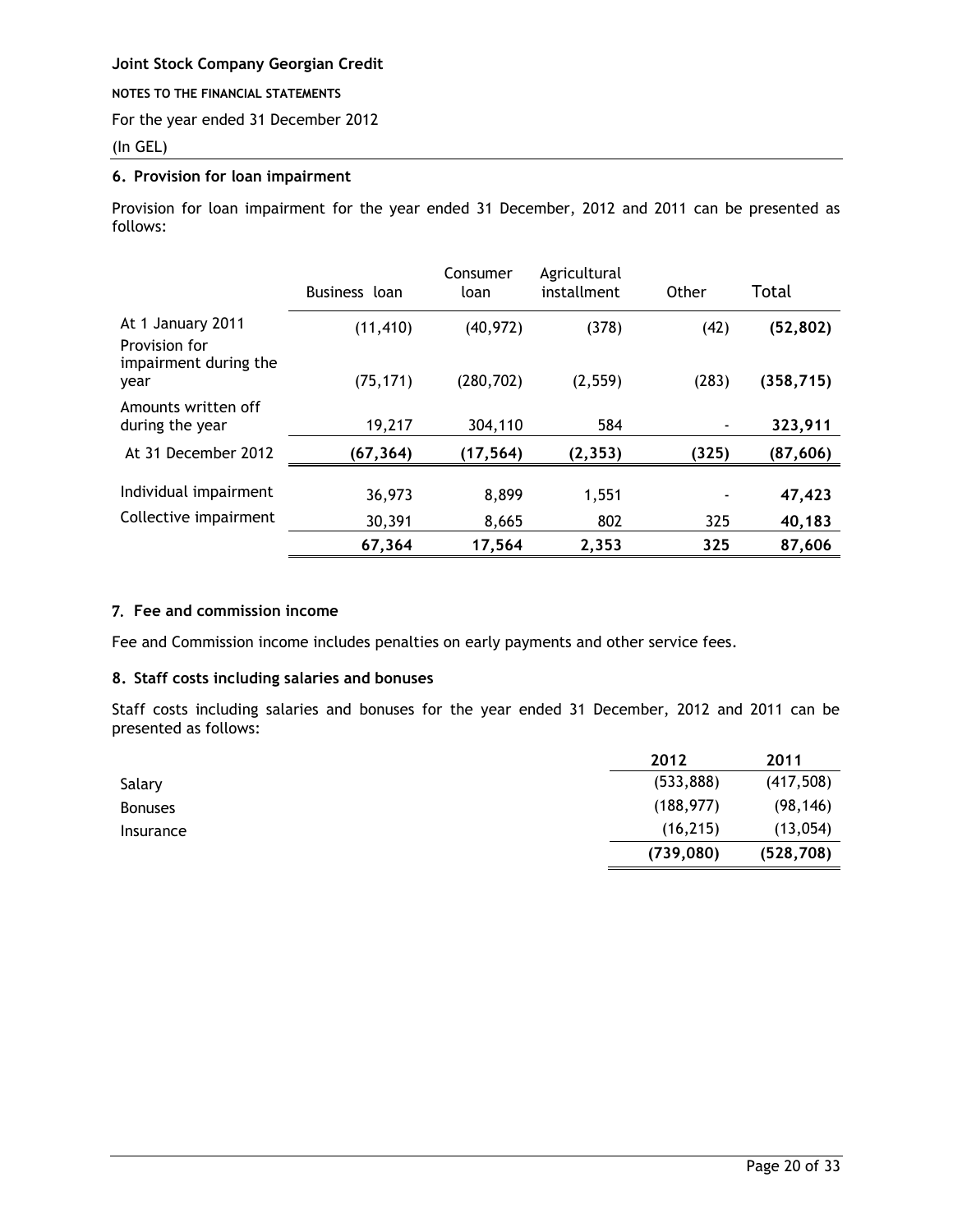**NOTES TO THE FINANCIAL STATEMENTS**

For the year ended 31 December 2012

## (In GEL)

## **9. Other expenses**

Other expenses for the year ended 31 December, 2012 and 2011 can be presented as follows:

|                                   | 2012       | 2011      |
|-----------------------------------|------------|-----------|
| Operating leases                  | (130, 894) | (85, 817) |
| Depreciation and amortization     | (56, 834)  | (53, 717) |
| Business trip expenses            | (35,988)   | (32, 457) |
| Office maintenance                | (45, 732)  | (34, 482) |
| Communication expenses            | (41, 722)  | (28, 453) |
| Professional services             | (51, 136)  | (19,092)  |
| Audit and consulting service fees | (17, 255)  | (15, 489) |
| Bank fees                         | (5,667)    | (6,082)   |
| <b>Utilities</b>                  | (16, 765)  | (15,902)  |
| Stationary                        | (9, 417)   | (7, 715)  |
| Taxes other than income tax       | (6, 535)   | (6, 279)  |
| Other                             | (75, 591)  | (61, 730) |
|                                   | (493, 536) | (367,215) |

## <span id="page-20-0"></span>**10. (Loss)/ gain from exchange rate difference**

(Loss)/gain from exchange rate difference for the year ended 31 December, 2012 and 2011 can be presented as follows:

|                                         | 2012       | 2011     |
|-----------------------------------------|------------|----------|
| Realized foreign exchange gain/(loss)   | 60,402     | (18.637) |
| Unrealized foreign exchange (loss)/gain | (106, 577) | 26,614   |
|                                         | (46.175)   | 7.977    |

## <span id="page-20-1"></span>**11. Income tax expense**

Income tax expense for the year ended 31 December, 2012 and 2011 can be presented as follows:

|                              | 2012      | 2011      |
|------------------------------|-----------|-----------|
| Current tax charge           | (36, 240) | (9, 287)  |
| Deferred tax credit/(charge) | 9.574     | (21,960)  |
|                              | (26, 666) | (31, 247) |

Reconciliation between the expected and the actual taxation charge is provided below.

|                                          | 2012      | 2011      |
|------------------------------------------|-----------|-----------|
| Profit before tax                        | 178,613   | 219,100   |
| Applicable tax rate                      | 15%       | 15%       |
| Theoretical income tax                   | (22, 792) | (32, 865) |
| Expenses not deductible for tax purposes | (3,874)   | 1,618     |
|                                          | (26, 666) | (31, 247) |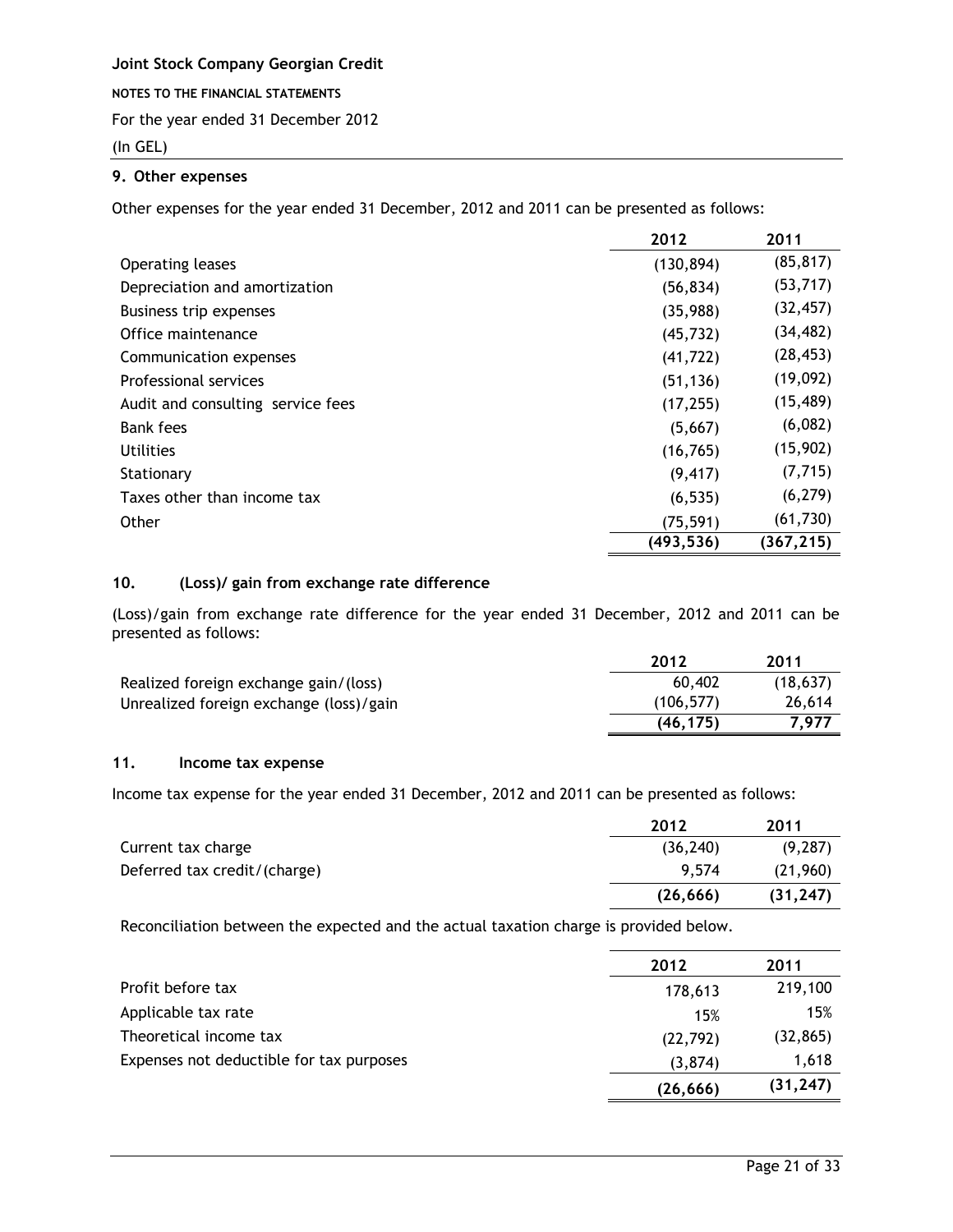### **NOTES TO THE FINANCIAL STATEMENTS**

For the year ended 31 December 2012

(In GEL)

## <span id="page-21-0"></span>**12. Cash and cash equivalents**

Cash and cash equivalents as at 31 December, 2012 and 2011 can be presented as follows:

|                                                         | 2012    | 2011    |
|---------------------------------------------------------|---------|---------|
| Cash on hand                                            | 128,985 | 140,345 |
| Cash on current accounts with banks in GEL              | 2.709   | 6.118   |
| Cash on current accounts with banks in other currencies | 104     | 2,248   |
|                                                         | 131.798 | 148.711 |

Cash, cash equivalents and bank overdrafts include the following for the purposes of the statement of cash flows:

|                           | 2012      | 2011                     |
|---------------------------|-----------|--------------------------|
| Cash and cash equivalents | 131.798   | 148,711                  |
| Bank overdraft (Note 19)  | (65, 019) | $\overline{\phantom{0}}$ |
|                           | 66,779    | 148,711                  |

## <span id="page-21-1"></span>**13. Loans to customers**

Loans to customers as at 31 December, 2012 and 2011 can be presented as follows:

|                                       | 2012      | 2011      |
|---------------------------------------|-----------|-----------|
| Originated loans to customers         | 8,288,885 | 5,531,936 |
| Accrued interest                      | 275,687   | 190,790   |
|                                       | 8,564,572 | 5,722,726 |
| Less: allowance for impairment losses | (87,606)  | (52, 802) |
| <b>Total loans to customers</b>       | 8,476,966 | 5,669,924 |
|                                       |           |           |
| Analysis by loan type:                | 2012      | 2011      |
| Business loan                         | 6,791,765 | 3,915,224 |
| Consumer loan                         | 1,271,133 | 1,479,599 |
| Pawnshop loan                         | 342,107   | 317,435   |
| Agricultural installment              | 68,705    | 10,468    |
| Other                                 | 90,862    |           |
|                                       | 8,564,572 | 5,722,726 |
| Less: allowance for impairment losses | (87,606)  | (52, 802) |
| <b>Total loans to customers</b>       | 8,476,966 | 5,669,924 |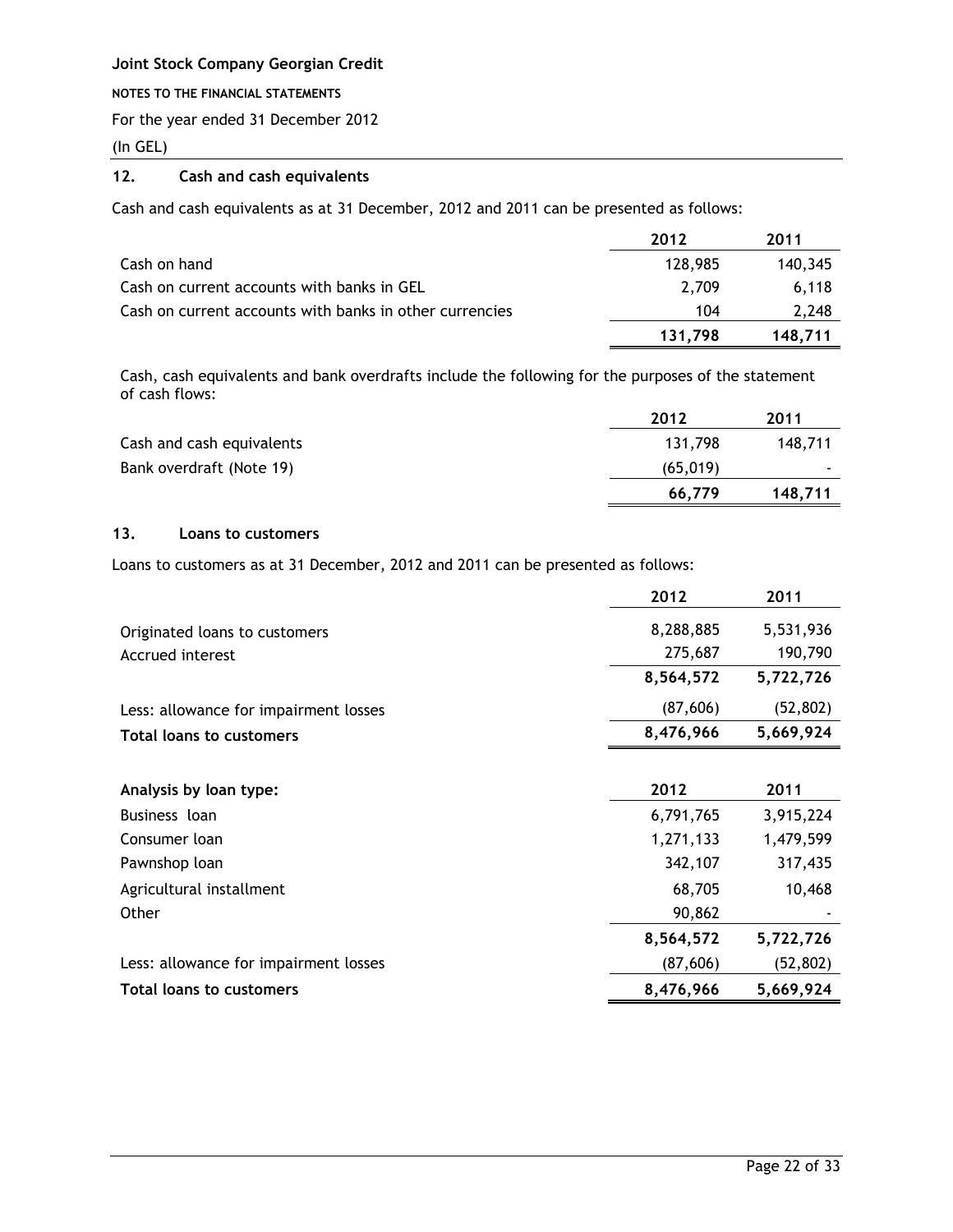#### **NOTES TO THE FINANCIAL STATEMENTS**

For the year ended 31 December 2012

## (In GEL)

## **13. Loans to customers (continued)**

Analysis by credit quality of loans outstanding at 31 December 2012 is as follows:

|                                                    | <b>Business</b><br>loan | <b>Consumer</b><br>loan | Pawnshop<br>loan | Agricultural<br>installment | <b>Other</b> | Total     |
|----------------------------------------------------|-------------------------|-------------------------|------------------|-----------------------------|--------------|-----------|
| Current and not<br>impaired<br>Past due but not    | 5,941,392               | 902,355                 | 323,385          | 53,182                      | 87,853       | 7,308,167 |
| impaired<br>Loans individually<br>determined to be | 302,261                 | 66,569                  | 18,722           | 6,559                       | 1,709        | 395,820   |
| impaired<br>Loans determined to<br>be impaired:    | 309,382                 | 250,892                 |                  | 2,135                       |              | 562,409   |
| 31-45 days overdue                                 | 32,654                  | 8,145                   |                  | 2,008                       |              | 42,807    |
| 46-120 days overdue                                | 116,088                 | 17,013                  |                  | 3,223                       | 1,299        | 137,623   |
| 121-180 days overdue                               | 89,990                  | 26,158                  |                  | 1,598                       |              | 117,746   |
|                                                    | 6,791,767               | 1,271,132               | 342,107          | 68,705                      | 90,861       | 8,564,572 |
| Less impairment<br>provisions                      | (70, 317)               | (14, 611)               |                  | (2, 353)                    | (325)        | (87,606)  |
| <b>Total Loans to</b><br>customers                 | 6,721,450               | 1,256,521               | 342,107          | 66,352                      | 90,536       | 8,476,966 |

### <span id="page-22-0"></span>**14. Investment property**

Investment property as at 31 December, 2012 and 2011 can be presented as follows:

|                                            | 2012       | 2011                     |
|--------------------------------------------|------------|--------------------------|
|                                            | Fair value | <b>Book value</b>        |
| Balance at beginning of year               | 219,445    | 185,323                  |
| Additions                                  | 176,749    | 44,253                   |
| <b>Disposals</b>                           | ۰          | (10, 131)                |
| Gain on revaluation of investment property | 256,486    | $\overline{\phantom{a}}$ |
| Balance at the end of year                 | 652,680    | 219,445                  |

Investment property is carried at fair value, derived from the current market prices for comparable real estate determined by an external valuer who is an industry specialist in valuing such kind of property. Used Observable market prices, adjusted if necessary for any difference in the nature, location or condition of the specific asset, formed the basis for valuations. Changes in fair value are recognised as profit or loss.

The Company has not received any rental income from investment properties.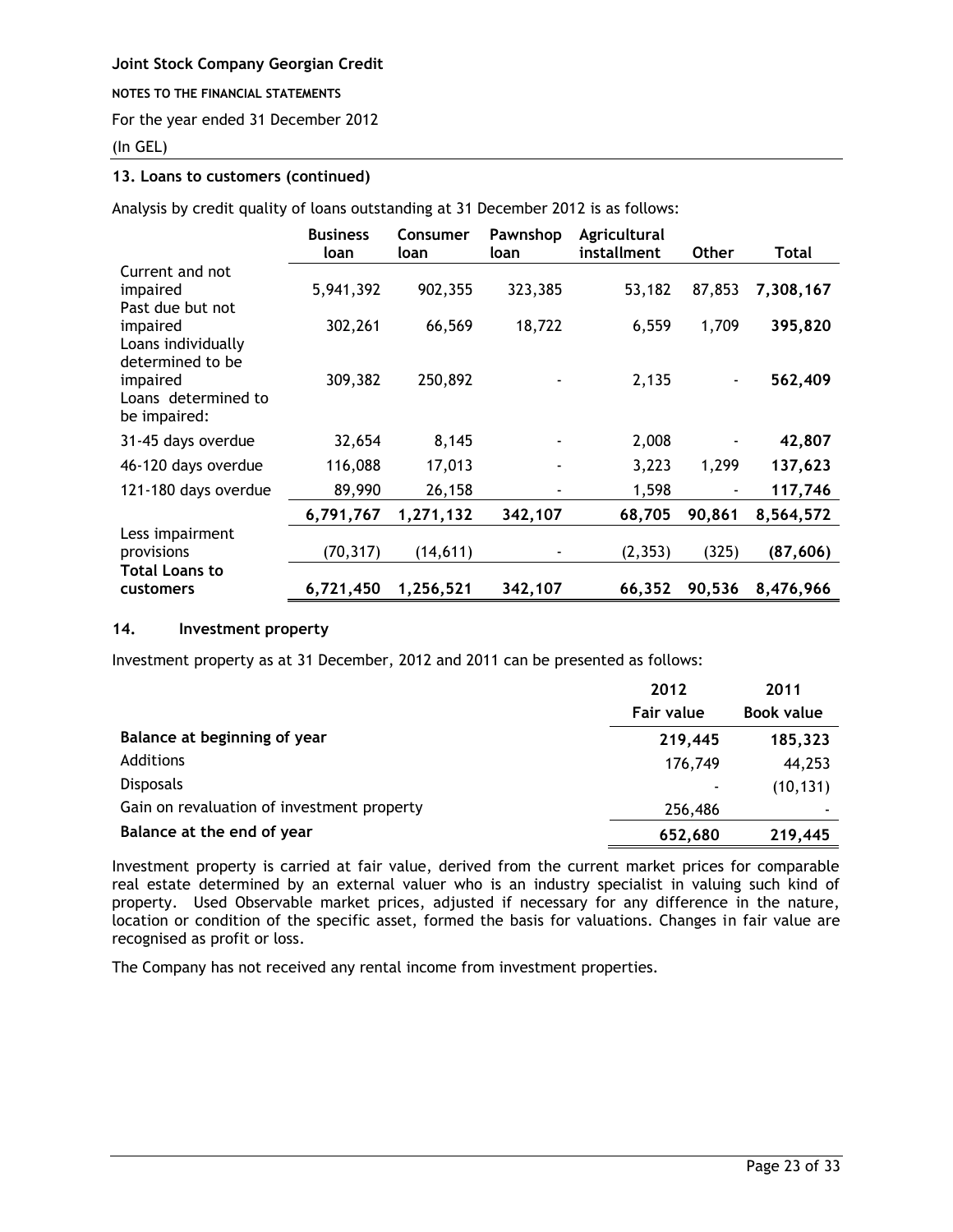## (In GEL)

## **15. Property and equipment**

Property and equipment as at 31 December, 2012 and 2011 can be presented as follows:

<span id="page-23-0"></span>

| <b>Historical cost</b>                | <b>Buildings</b> | <b>Furniture and</b><br>office equipment | Computer and<br>communication<br>equipment | <b>Vehicles</b> | <b>Total</b> |
|---------------------------------------|------------------|------------------------------------------|--------------------------------------------|-----------------|--------------|
| Historical cost 01.01.2010            | 403,068          | 82,552                                   | 56,773                                     | 11,258          | 553,651      |
| Additions                             |                  | 10,387                                   | 49,616                                     |                 | 60,003       |
| Disposals                             |                  |                                          |                                            |                 |              |
| Historical cost 31.12.2011            | 403,068          | 92,939                                   | 106,389                                    | 11,258          | 613,654      |
| Additions                             |                  | 28,833                                   | 36,427                                     | 26,354          | 91,614       |
| <b>Disposals</b>                      |                  |                                          | (2, 365)                                   |                 | (2, 365)     |
| Historical cost 31.12.2012            | 403,068          | 121,772                                  | 140,451                                    | 37,612          | 702,903      |
| <b>Accumulated depreciation</b>       |                  |                                          |                                            |                 |              |
| Accumulated depreciation 31.12.2010   | (8, 712)         | (21, 480)                                | (16, 474)                                  | (395)           | (47,061)     |
| Depreciation for the year             | (8,061)          | (16, 477)                                | (20, 931)                                  | (2, 252)        | (47, 721)    |
| Accumulated depreciation 31.12.2011   | (16, 773)        | (37, 957)                                | (37, 405)                                  | (2,647)         | (94, 782)    |
| Depreciation for the year             | (9, 842)         | (17,088)                                 | (22, 275)                                  | (2,998)         | (52, 203)    |
| Accumulated depreciation on disposals |                  |                                          | 2,365                                      |                 | 2,365        |
| Accumulated depreciation 31.12.2012   | (26, 615)        | (55, 045)                                | (57, 315)                                  | (5,645)         | (144, 620)   |
| Net book value                        |                  |                                          |                                            |                 |              |
| Net book value 31.12, 2011            | 386,295          | 54,982                                   | 68,984                                     | 8,611           | 518,872      |
| Net book value 31.12. 2012            | 376,453          | 66,727                                   | 83,136                                     | 31,967          | 558,283      |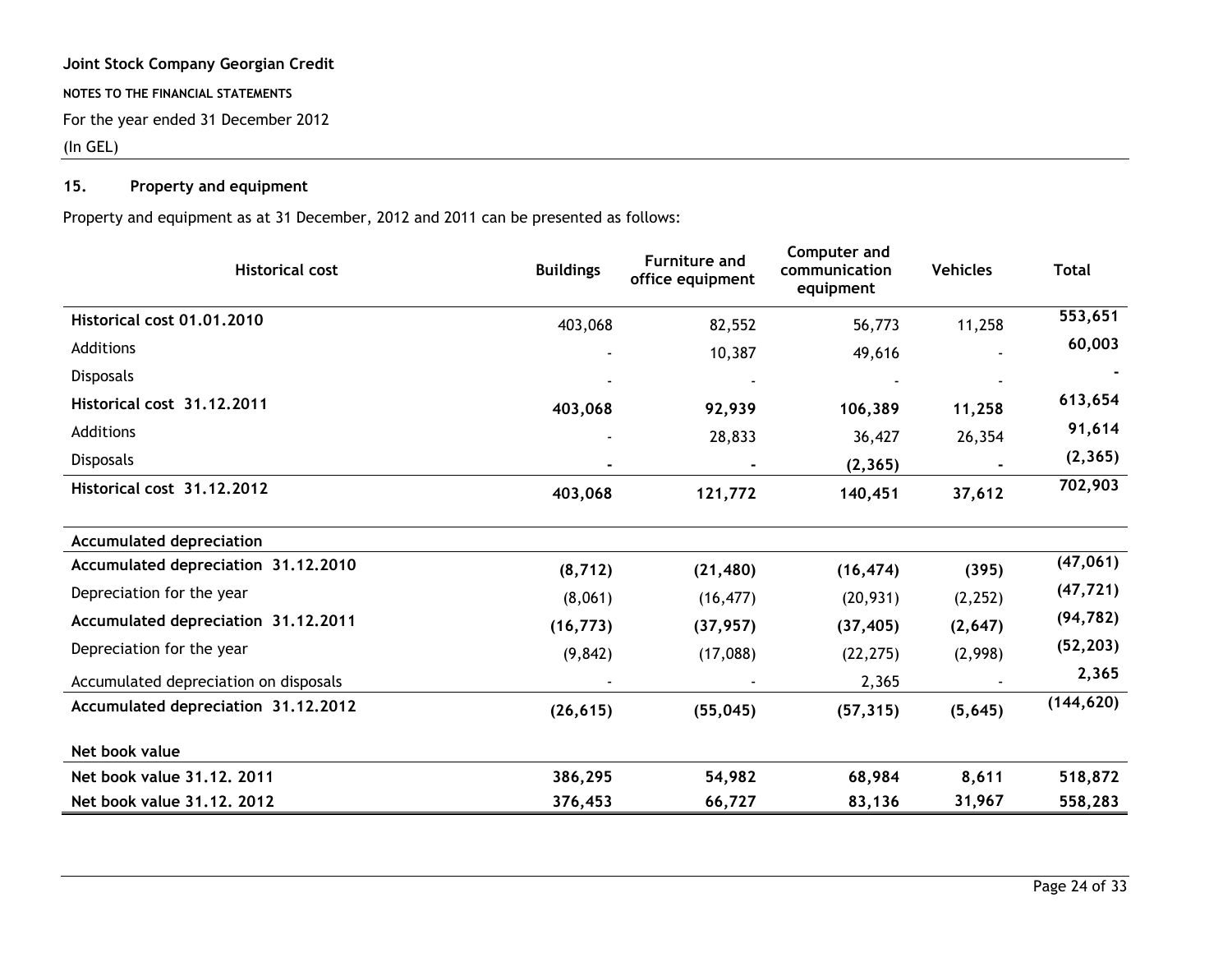(In GEL)

## <span id="page-24-0"></span>**16. Intangible assets**

Intangible assets as at 31 December, 2012 and 2011 can be presented as follows:

| <b>Historical cost</b>              | <b>Computer software</b> | <b>Other</b> | Total     |
|-------------------------------------|--------------------------|--------------|-----------|
| Historical cost 31.12.2010          | 22,267                   | 4,730        | 26,997    |
| Additions                           | 1,613                    |              | 1,613     |
| <b>Disposals</b>                    |                          |              |           |
| Historical cost 31.12.2011          | 23,880                   | 4,730        | 28,610    |
| Additions                           | 26,900                   | 5,250        | 32,150    |
| <b>Disposals</b>                    |                          |              |           |
| Historical cost 31.12.2012          | 50,780                   | 9,980        | 60,760    |
|                                     |                          |              |           |
| <b>Accumulated amortization</b>     |                          |              |           |
| Accumulated amortization 31.12.2010 | (9, 206)                 | (1, 127)     | (10, 333) |
| Amortization for the year           | (3, 562)                 | (427)        | (3,989)   |
| Accumulated amortization 31,12,2011 | (12, 768)                | (1, 554)     | (14, 322) |
| Amortization for the year           | (3, 292)                 | (1, 341)     | (4, 633)  |
| Accumulated amortization 31,12,2012 | (16, 060)                | (2,895)      | (18, 955) |
|                                     |                          |              |           |
| Net book value                      |                          |              |           |
| Net book value 31.12, 2011          | 11,112                   | 3,176        | 14,288    |
| Net book value 31,12, 2012          | 34,720                   | 7,085        | 41,805    |

## <span id="page-24-1"></span>**17. Other assets**

Other assets as at 31 December, 2012 and 2011 can be presented as follows:

|              | 2012    | 2011                     |
|--------------|---------|--------------------------|
| Prepayments  | 105,669 | 45,237                   |
| Tax assets   | 1,940   | 6,475                    |
| Other assets | 9,276   | $\overline{\phantom{a}}$ |
|              | 116,885 | 51,712                   |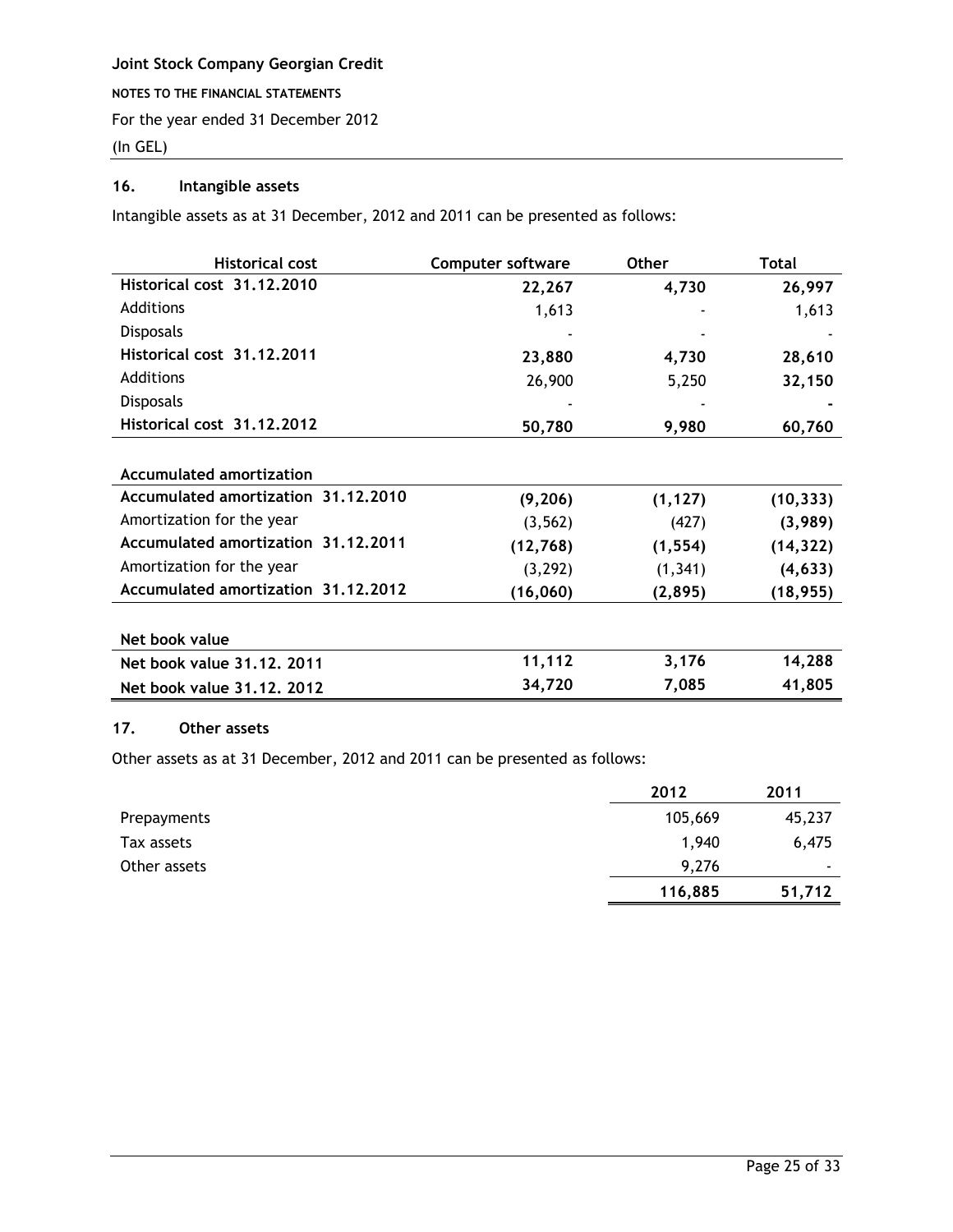#### **NOTES TO THE FINANCIAL STATEMENTS**

For the year ended 31 December 2012

(In GEL)

## <span id="page-25-0"></span>**18. Deferred income tax liability**

Deferred income tax as at 31 December, 2012 and 2011 can be presented as follows:

|                                          | 2012      | 2011      |
|------------------------------------------|-----------|-----------|
| At 1 January                             | (72, 443) | (50, 483) |
| Recognised in profit and loss            |           |           |
| Tax expense                              | 9,574     | (21,960)  |
| Recognized in other comprehensive income | ٠         |           |
| At 31 December                           | (62, 869) | (72, 443) |

Temporary differences as at December 31, 2012 can be presented as follows:

|                              | Asset    | Liability  | <b>Net</b> | (Charged)/<br>credited to<br>profit or loss | (Charged/<br>credited<br>to equity |
|------------------------------|----------|------------|------------|---------------------------------------------|------------------------------------|
|                              | 2012     | 2012       | 2012       | 2012                                        | 2012                               |
| Property and equipment       |          | (83, 742)  | (83, 742)  | (6,036)                                     |                                    |
| Investment properties        |          | (55, 132)  | (55, 132)  | (55, 132)                                   |                                    |
| Loans to customers           | 61,727   |            | 61,727     | 55,089                                      |                                    |
| <b>Borrowings</b>            | 11,285   |            | 11,285     | 11,285                                      |                                    |
| Other liabilities            | 2,993    |            | 2,993      | 4,275                                       |                                    |
| Intangible assets            |          |            |            | 93                                          |                                    |
| Tax asset/(liabilities)      | 76,005   | (138, 874) | (62, 869)  | 9,574                                       |                                    |
| Set off of tax               | (76,005) | 76,005     |            |                                             |                                    |
| Net tax assets/(liabilities) |          | (62, 869)  | (62,869)   | 9,574                                       |                                    |

Temporary differences as at December 31, 2011 can be presented as follows:

|                              | Asset                    | Liability | <b>Net</b> | (Charged)/<br>credited to<br>profit or<br>loss | (Charged/<br>credited<br>to equity |
|------------------------------|--------------------------|-----------|------------|------------------------------------------------|------------------------------------|
|                              | 2011                     | 2011      | 2011       | 2011                                           | 2011                               |
| Property and equipment       | $\overline{\phantom{a}}$ | (77, 706) | (77, 706)  | (1, 816)                                       |                                    |
| Intangible assets            | $\overline{\phantom{a}}$ | (93)      | (93)       | 36                                             |                                    |
| Other liabilities            | $\overline{\phantom{a}}$ | (1, 282)  | (1, 282)   | (1, 282)                                       |                                    |
| Loan to customers            | 6,638                    |           | 6,638      | 6,638                                          |                                    |
| Tax loss carry-forwards      | $\overline{\phantom{a}}$ |           |            | (25, 536)                                      |                                    |
| Tax asset/(liabilities)      | 6,638                    | (79, 082) | (72, 443)  | (21, 960)                                      |                                    |
| Set off of tax               | (6, 638)                 | 6,638     |            |                                                |                                    |
| Net tax assets/(liabilities) | ٠                        | (72, 443) | (72, 443)  | (21,960)                                       |                                    |
|                              |                          |           |            |                                                |                                    |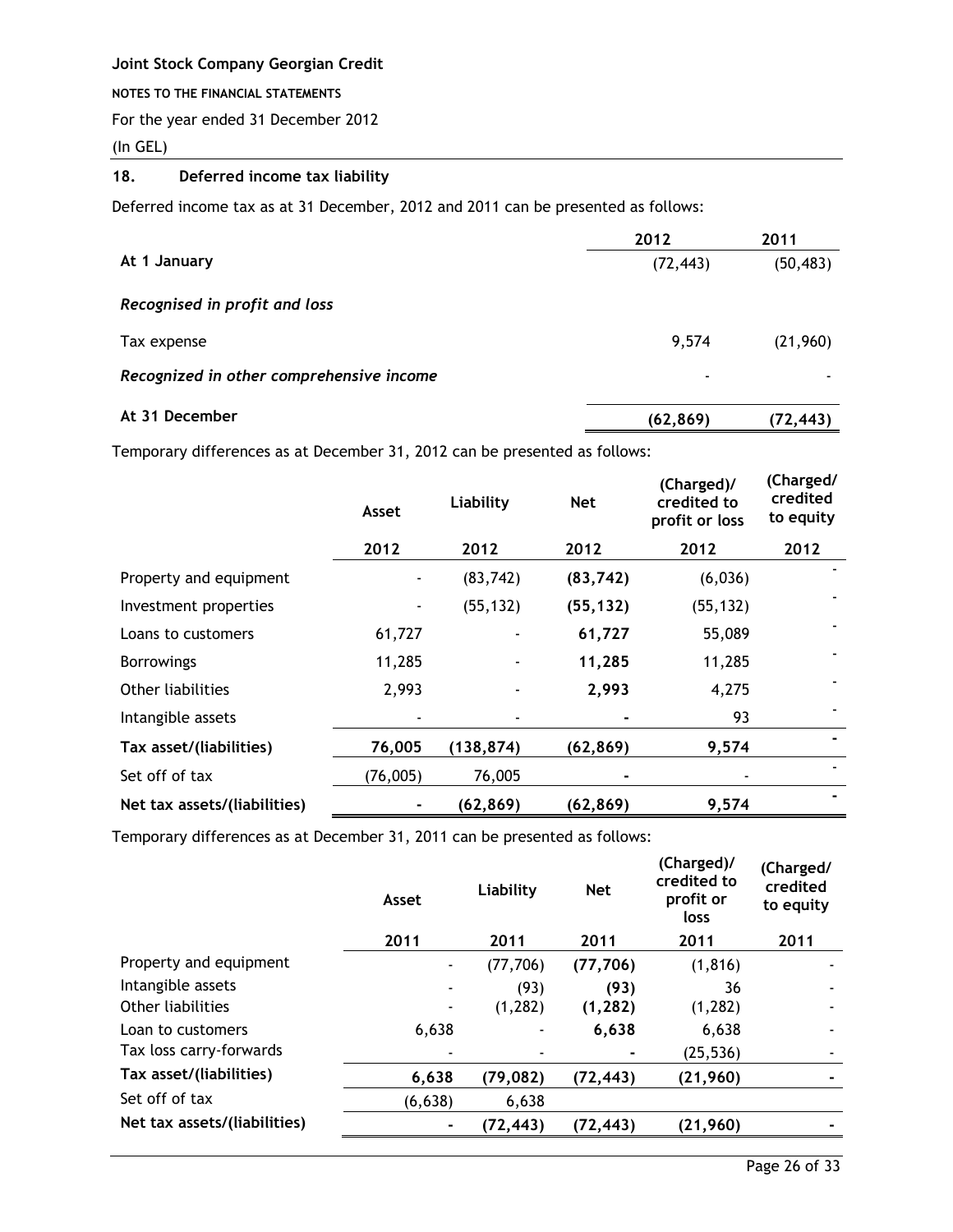## (In GEL)

## <span id="page-26-0"></span>**19. Borrowings**

Borrowings as at 31 December, 2012 and 2011 can be presented as follows:

|                              | Interest rate | Currency   | 2012      | 2011         |
|------------------------------|---------------|------------|-----------|--------------|
| JSC BTA bank                 | 18%           | <b>USD</b> | 1,468,376 | 609,268      |
| <b>JSC BTA bank</b>          | 18%           | <b>GEL</b> | 164,968   |              |
| JSC BTA bank (overdraft)     | 20%           | <b>USD</b> | 65,019    |              |
| <b>JSC BTA bank</b>          | 16%           | <b>USD</b> | ٠         | 1,225,860    |
| <b>JSC Kor Standard Bank</b> | 24%           | <b>USD</b> | ٠         | 29,895       |
| <b>JSC BTA bank</b>          | 20%           | <b>GEL</b> | ٠         | 40,263       |
| <b>JSC BTA bank</b>          | 17%           | <b>USD</b> |           |              |
| Other*                       | 13-18%        | USD-GEL    | 6,852,197 | 3,482,787.00 |
| <b>Total</b>                 |               |            | 8,550,560 | 5,388,073    |

\*Other includes borrowings from resident and nonresident individuals. The interest rates fluctuate between 13-18 %.

Current and noncurrent borrowings as at 31 December, 2012 and 2011 can be presented as follows:

|                               | 2012      | 2011      |
|-------------------------------|-----------|-----------|
| Due from one to twelve months | 2,866,533 |           |
| Due from one to five years    | 5,684,027 | 5,388,074 |
| <b>Total Borrowings</b>       | 8,550,560 | 5,390,085 |

These liabilities are measured at amortized cost. As at 31 December, 2012 and 2011 accrued interests on borrowings amounted to GEL127,495 and GEL59,179 respectively.

## <span id="page-26-1"></span>**20. Other liabilities**

Other liabilities as at 31 December, 2012 and 2011 can be presented as follows:

|                               | 2012   | 2011   |
|-------------------------------|--------|--------|
| Accounts payable to suppliers | 34,058 | 17,026 |
| payable to employees          | 16,809 | 6,840  |
| Taxes payable                 | 9,851  | 17,022 |
| Other liabilities             | 14.730 | 1,966  |
|                               | 75,448 | 42,854 |

## <span id="page-26-2"></span>**21. Contingencies and Commitments**

At 31 December 2012 the Company operated four branches. All of them are leased from various parties under operating leases. At year-end, the Company had outstanding commitments under noncancellable operating leases that fall due as follows:

| 2012                     | 2011    |
|--------------------------|---------|
| 171,468                  | 130,894 |
| 170,433                  | 37,269  |
| $\overline{\phantom{a}}$ |         |
| 341,901                  | 168,163 |
|                          |         |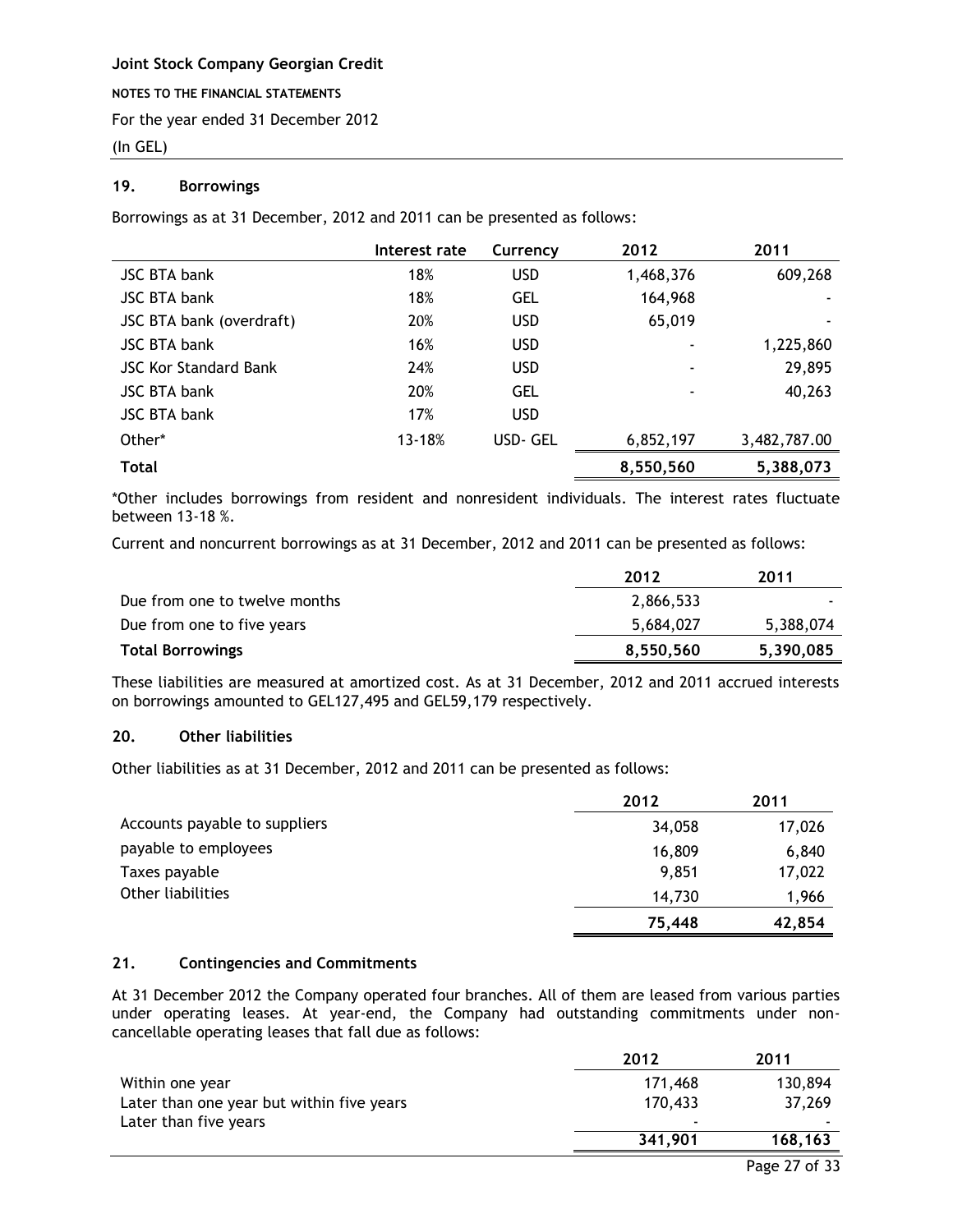#### **NOTES TO THE FINANCIAL STATEMENTS**

For the year ended 31 December 2012

## (In GEL)

## <span id="page-27-0"></span>**22. Financial instruments – risk management**

The Company is exposed through its operations to the following financial risks:

- Credit risk
- Liquidity risk
- Interest rate risk
- Currency risk

In common with all other businesses, the Company is exposed to risks that arise from its use of financial instruments. This note describes the Company's objectives, policies and processes for managing those risks and the methods used to measure them. Further quantitative information in respect of these risks is presented throughout these financial statements.

## **Principal financial instruments**

The principal financial instruments used by the Company, from which financial instrument risk arises, are as follows:

- Cash at bank;
- Loans to customers (with fixed interest rates);
- Borrowings (with fixed interest rates);

#### **General objectives, policies and processes**

The Supervisory Board has overall responsibility for the determination of the Company's risk management objectives and policies and, whilst retaining ultimate responsibility for them, it has delegated the authority for designing and operating processes that ensure the effective implementation of the objectives and policies to the Company's finance function.

The Supervisory Board and appropriate committees receive monthly reports from the Company Managers through which they review the effectiveness of the processes put in place and the appropriateness of the objectives and policies it sets. The Company's internal auditor also reviews the risk management policies and processes and reports its findings to the management.

The overall objective of the Supervisory Board is to set polices that seek to reduce risks as far as possible without unduly affecting the Company's competitiveness and flexibility. Further details regarding these policies are set out below.

#### **Credit Risk**

Credit risk is the risk that one party to a financial instrument will cause a financial loss for the other party by failing to discharge an obligation. Exposure to credit risk arises as a result of lending and other transactions with counterparties giving rise to financial assets.

The main business of the Company is to provide micro-loans. Respectively credit risk is of crucial importance in the Company's risk management. To avoid significant financial damage caused by this the Company uses various methods to identify and manage effectively the credit risks.

Based on experience the Company uses an established credit policy which establishes the following basic stages of credit risk management: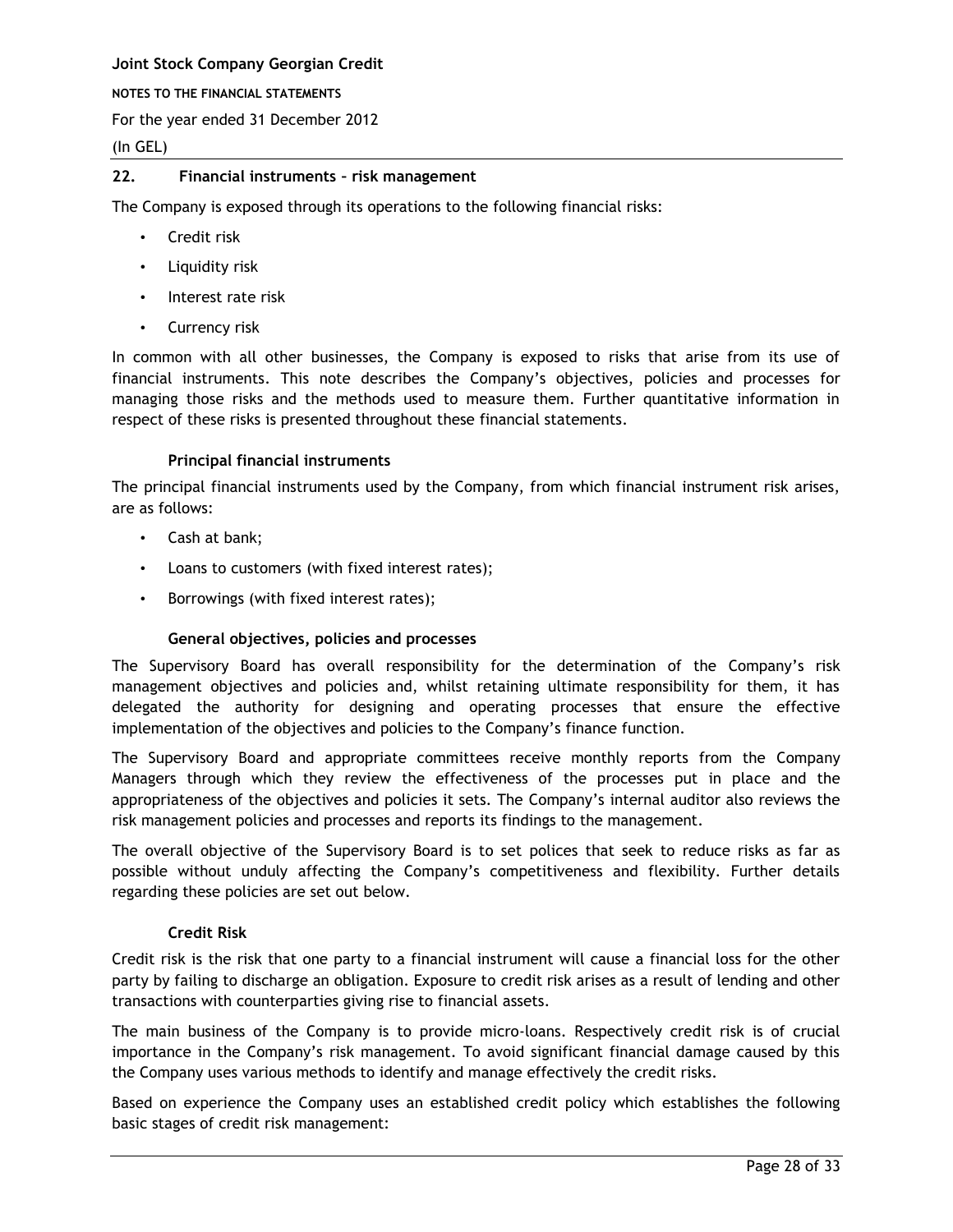**NOTES TO THE FINANCIAL STATEMENTS**

For the year ended 31 December 2012

(In GEL)

## **22. Financial instruments – risk management (continued)**

- Tasks of the Credit Committee
- Monitoring of issued loans
- Ways of working on delinquent loans.

The Credit Committee is the body responsible for analyzing the information contained in loan applications and assessing and reducing the credit risks as far as possible. The Committee is an independent body authorized to make the final decision about approving or rejecting a loan application.

Accuracy and correctness of information presented to the Committee is the responsibility of the credit officer, who fills in the initial application after due scrutiny of the applicant's business and its credit risks. Committee members assess the application against established criteria (applicant's credit history, financial condition, competitive ability, etc.) and will frequently ask the credit officer for more information about the applicant before making a decision.

Mitigation of credit risk is also achieved in some cases through securing loan with real estate or other material assets.

Assessment of the applicant's creditworthiness through careful analysis of its business reduces the risk of financial loss. Monitoring is performed by credit officers who report the results to the management. The Company does not maintain a strictly determined schedule for monitoring.

The carrying amount of financial assets represents the maximum credit exposure. The maximum exposure to credit risk at the reporting date was:

|                    | 2012      | 2011      |
|--------------------|-----------|-----------|
| Loans to customers | 8,476,966 | 5,669,924 |
| Cash at bank       | 2.813     | 8,366     |
|                    | 8,479,779 | 5,678,290 |

The Company's credit department reviews ageing analysis of outstanding loans and takes action to recover past due balances. Management therefore considers it to be appropriate to provide ageing and other information about credit risk as disclosed in Note 12, 13.

#### **Market Risk**

Market risk is the risk that the fair value of a financial instrument will decrease because of changes in market factors.

Market risk arises from the Company's use of interest bearing, tradable and foreign currency financial instruments. It is the risk that the fair value or future cash flows of a financial instrument will fluctuate because of changes in interest rates (interest rate risk) and foreign exchange rates (currency risk).

## **Interest Rate Risk**

The interest rate risk is the risk, arising from changes in interest rates during the life of a financial instrument. The Company extends all loans at fixed interest rates all borrowings are also obtained at fixed interest rates.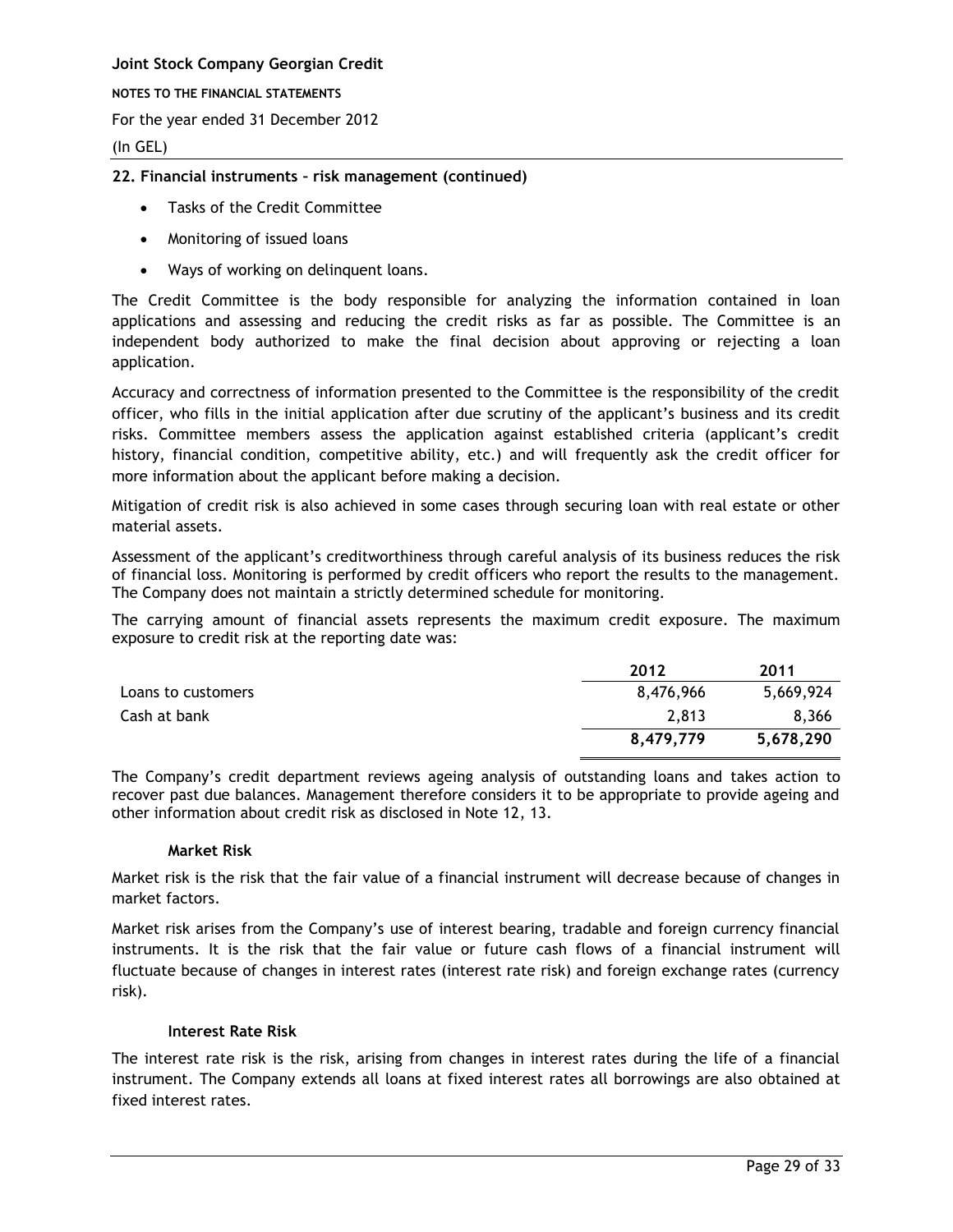#### **NOTES TO THE FINANCIAL STATEMENTS**

For the year ended 31 December 2012

## (In GEL)

## **22. Financial instruments – risk management (continued)**

## **Currency risk**

Currency risk is the risk that the value of a financial instrument will fluctuate due to changes in foreign exchange rates, which can have adverse effects if there are mismatches by currency of financial assets and liabilities. The Company is exposed to the risks of fluctuations in prevailing foreign currency exchange rates on its financial position and cash flows.

The Company's exposure to foreign currency exchange rate risk as at 31 December, 2012 is presented in the table below:

|                                    |            | <b>USD</b>                | <b>EUR</b>                |           |
|------------------------------------|------------|---------------------------|---------------------------|-----------|
|                                    | <b>GEL</b> | $USD 1.00 =$<br>GEL1.6567 | EUR $1.00 =$<br>GEL2.1825 |           |
| <b>Financial assets</b>            |            |                           |                           |           |
| Loans to customers                 | 738,840    | 7,619,139                 | 118,987                   | 8,476,966 |
| Cash and cash equivalents          | 35,705     | 82,579                    | 13,514                    | 131,798   |
| <b>Total financial assets</b>      | 774,545    | 7,701,718                 | 132,501                   | 8,608,764 |
| <b>Financial liabilities</b>       |            |                           |                           |           |
| <b>Borrowings</b>                  | 251,157    | 6,496,720                 | 1,737,130                 | 8,485,007 |
|                                    |            |                           |                           |           |
| <b>Total financial liabilities</b> | 251,157    | 6,496,720                 | 1,737,130                 | 8,485,007 |
| Open balance sheet                 |            |                           |                           |           |
| position                           | 523,388    | 1,204,998                 | (1,604,629)               |           |

The Company's exposure to foreign currency exchange rate risk as at 31 December, 2011 is presented in the table below:

|                                    | <b>GEL</b> | <b>USD</b>                     | <b>EUR</b>                     |           |
|------------------------------------|------------|--------------------------------|--------------------------------|-----------|
|                                    |            | $USD 1 = 1.6703$<br><b>GEL</b> | $USD 1 = 2.1614$<br><b>GEL</b> |           |
| <b>Financial assets</b>            |            |                                |                                |           |
| Loan to customers                  | 432,387    | 5,095,931                      | 141,606                        | 5,669,924 |
| Cash and cash equivalents          | 32,086     | 94,941                         | 21,684                         | 148,711   |
| <b>Total financial assets</b>      | 464,473    | 5,190,872                      | 163,290                        | 5,818,635 |
|                                    |            |                                |                                |           |
| <b>Financial liabilities</b>       |            |                                |                                |           |
| <b>Borrowings</b>                  | 102,572    | 4,184,563                      | 1,100,938                      | 5,388,073 |
| <b>Total financial liabilities</b> | 102,572    | 4,184,563                      | 1,100,938                      | 5,388,073 |
| Open balance sheet<br>position     | 361,901    | 1,006,309                      | (937,648)                      |           |
|                                    |            |                                |                                |           |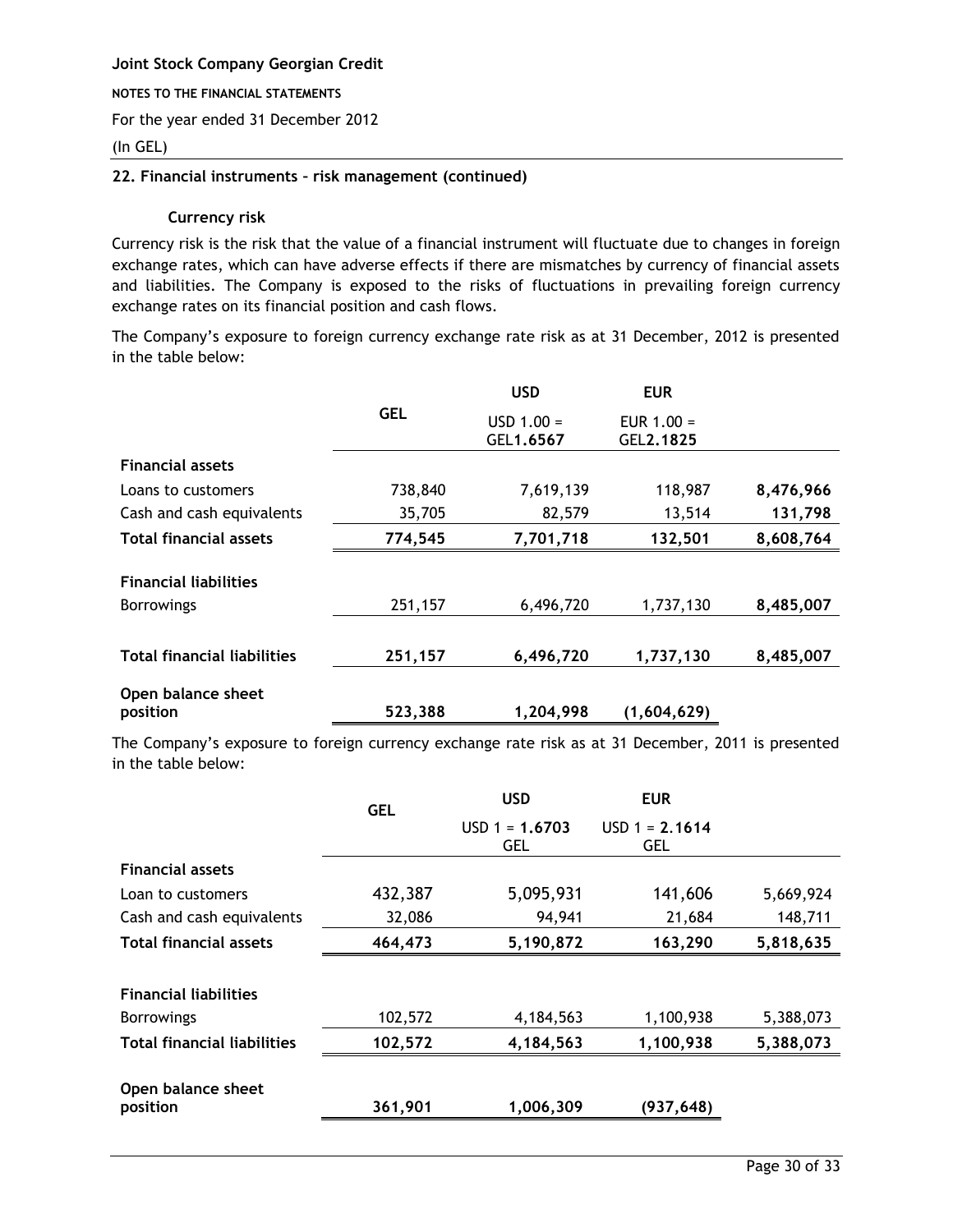#### **NOTES TO THE FINANCIAL STATEMENTS**

For the year ended 31 December 2012

## (In GEL)

## **22. Financial instruments – risk management (continued)**

## **Currency risk sensitivity**

The following table details the Company's sensitivity to a 10% increase and 10% decrease in the exchange rate of GEL per USD and per EUR. 10% is the sensitivity rate used when reporting foreign currency risk internally to key management personnel and represents management's assessment of the possible change in foreign currency exchange rates. The sensitivity analysis includes only outstanding foreign currency denominated monetary items and adjusts their translation at the end of the period for a 10% change in foreign currency exchange rates.

Impact on net profit and equity based on asset values as at 31 December 2012:

|               | USD impact               |                         | EUR impact               |                         |
|---------------|--------------------------|-------------------------|--------------------------|-------------------------|
| 2012          | <b>GEL/USD</b><br>$+10%$ | <b>GEL/USD</b><br>- 10% | <b>GEL/EUR</b><br>$+10%$ | <b>GEL/EUR</b><br>- 10% |
| Profit/(loss) | 649,672                  | (649, 672)              | 173,713                  | (173, 713)              |

Impact on net profit and equity based on asset values as at 31 December 2011:

|               |                          | USD impact<br>EUR impact |                          |                         |
|---------------|--------------------------|--------------------------|--------------------------|-------------------------|
| 2011          | <b>GEL/USD</b><br>$+10%$ | <b>GEL/USD</b><br>- 10%  | <b>GEL/EUR</b><br>$+10%$ | <b>GEL/EUR</b><br>- 10% |
| Profit/(loss) | 418,457                  | (418, 457)               | 110,094                  | (110, 094)              |

## **Liquidity Risk**

Liquidity risk refers to the availability of sufficient funds to meet loan repayments and other financial commitments associated with financial instruments as they actually fall due.

The Management board controls these types of risks by means of maturity analysis, determining the Company's strategy for the next financial period.

In order to manage liquidity risk, the Company performs regular monitoring of future expected cash flows, which is a part of Company's asset and liability management process.

An analysis of the liquidity risk is presented in the following table. The presentation below is based upon the information provided by key management personnel of the Company.

Liquidity of Financial assets and liabilities as at 31 December 2012 can be presented as follows:

|                                                   | Up to<br>1 month | 1 month to<br>3 months | 3 months to<br>1 year | Between 1<br>and 5 years | Total     |
|---------------------------------------------------|------------------|------------------------|-----------------------|--------------------------|-----------|
| <b>Financial assets</b>                           |                  |                        |                       |                          |           |
| Loans to customers                                | 331,202          | 317,675                | 2,167,559             | 5,660,530                | 8,476,966 |
| <b>Total interest bearing</b><br>financial assets | 331,202          | 317,675                | 2,167,559             | 5,660,530                | 8,476,966 |
| Cash and cash equivalents                         | 148,711          | ۰                      |                       |                          | 148,711   |
| <b>Total financial assets</b>                     | 479,913          | 317,675                | 2,167,559             | 2,747,788                | 5,712,934 |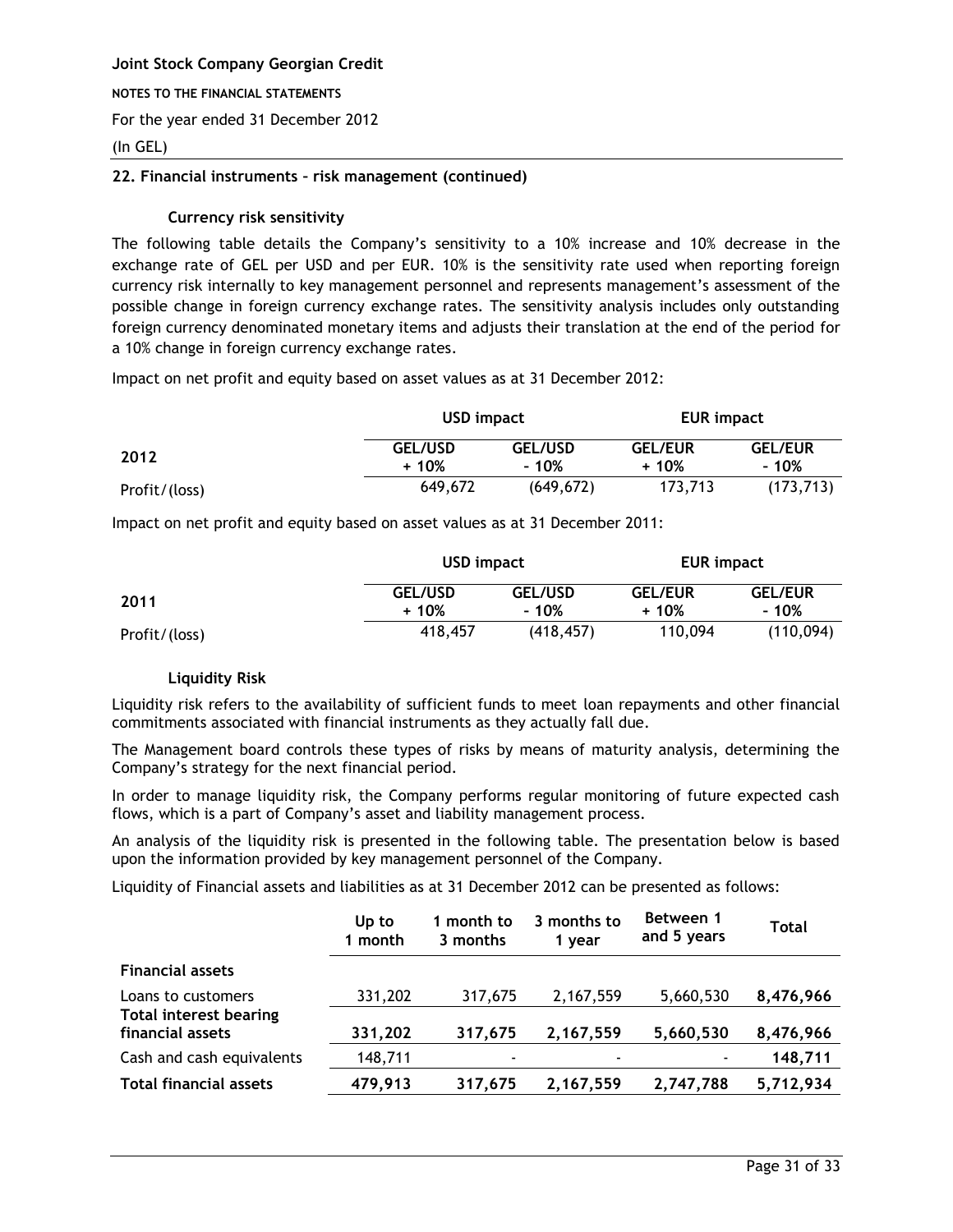### **NOTES TO THE FINANCIAL STATEMENTS**

For the year ended 31 December 2012

## (In GEL)

## **22. Financial instruments – risk management (continued)**

|                                                 | Up to<br>1 month | 1 month to<br>3 months | 3 months to<br>1 year | Between 1<br>and 5 years | Total     |
|-------------------------------------------------|------------------|------------------------|-----------------------|--------------------------|-----------|
| <b>Liabilities</b>                              |                  |                        |                       |                          |           |
| <b>Borrowings</b>                               | 254,140          | 134,763                | 2,477,630             | 5,684,027                | 8,550,560 |
| Total interest bearing<br>financial liabilities | 254,140          | 134,763                | 2,477,630             | 5,684,027                | 8,550,560 |
| <b>Total financial liabilities</b>              | 254,140          | 134,763                | 2,477,630             | 5,684,027                | 8,550,560 |
| Net liquidity gap                               | 225,773          | 182,912                | (310, 072)            | (2,936,240)              |           |
| Cumulative liquidity gap                        | 225,773          | 408,685                | 98,614                | (2,837,626)              |           |

Liquidity of Financial assets and liabilities as at 31 December 2011 can be presented as follows:

|                                                   | Up to<br>1 month | Between 1<br>and 3<br>months | Between 3<br>and 12<br>months | Between 1<br>and 5 years | Total     |
|---------------------------------------------------|------------------|------------------------------|-------------------------------|--------------------------|-----------|
| <b>Financial assets</b>                           |                  |                              |                               |                          |           |
| Loans to customers                                | 178,652          | 380,853                      | 1,325,440                     | 3,784,979                | 3,823,488 |
| <b>Total interest bearing</b><br>financial assets | 178,652          | 380,853                      | 1,325,440                     | 3,784,979                | 3,823,488 |
| Cash and cash equivalents                         | 148,711          |                              |                               |                          | 148,711   |
| <b>Total financial assets</b>                     | 479,913          | 317,675                      | 2,167,559                     | 2,747,788                | 5,712,934 |
| <b>Liabilities</b>                                |                  |                              |                               |                          |           |
| <b>Borrowings</b>                                 |                  |                              |                               | 5,388,073                | 5,388,073 |
| Total interest bearing<br>financial liabilities   |                  |                              |                               | 5,388,073                | 5,388,073 |
| <b>Total financial liabilities</b>                |                  |                              |                               | 5,388,073                | 5,388,073 |
| Net liquidity gap                                 | 479,913          | 317,675                      | 2,167,559                     | (2,640,285)              |           |
| Cumulative liquidity gap                          | 479,913          | 797,588                      | 2,965,146                     | 324,861                  |           |

#### **Capital disclosures**

The Company's objectives when maintaining capital are:

- To safeguard the Company's ability to continue as a going concern, so that it can continue to provide returns for shareholders; and
- To provide an adequate return to shareholders by pricing services commensurately with the level of risk.

The Company sets the amount of capital it requires in proportion to risk. The Company manages its capital structure and makes adjustments to it in the light of changes in economic conditions and the risk characteristics of the underlying assets. In order to maintain or adjust the capital structure, the Company may adjust the amount of capital distributed to shareholders, return capital to shareholders, increase its capital, or sell assets to reduce debt.